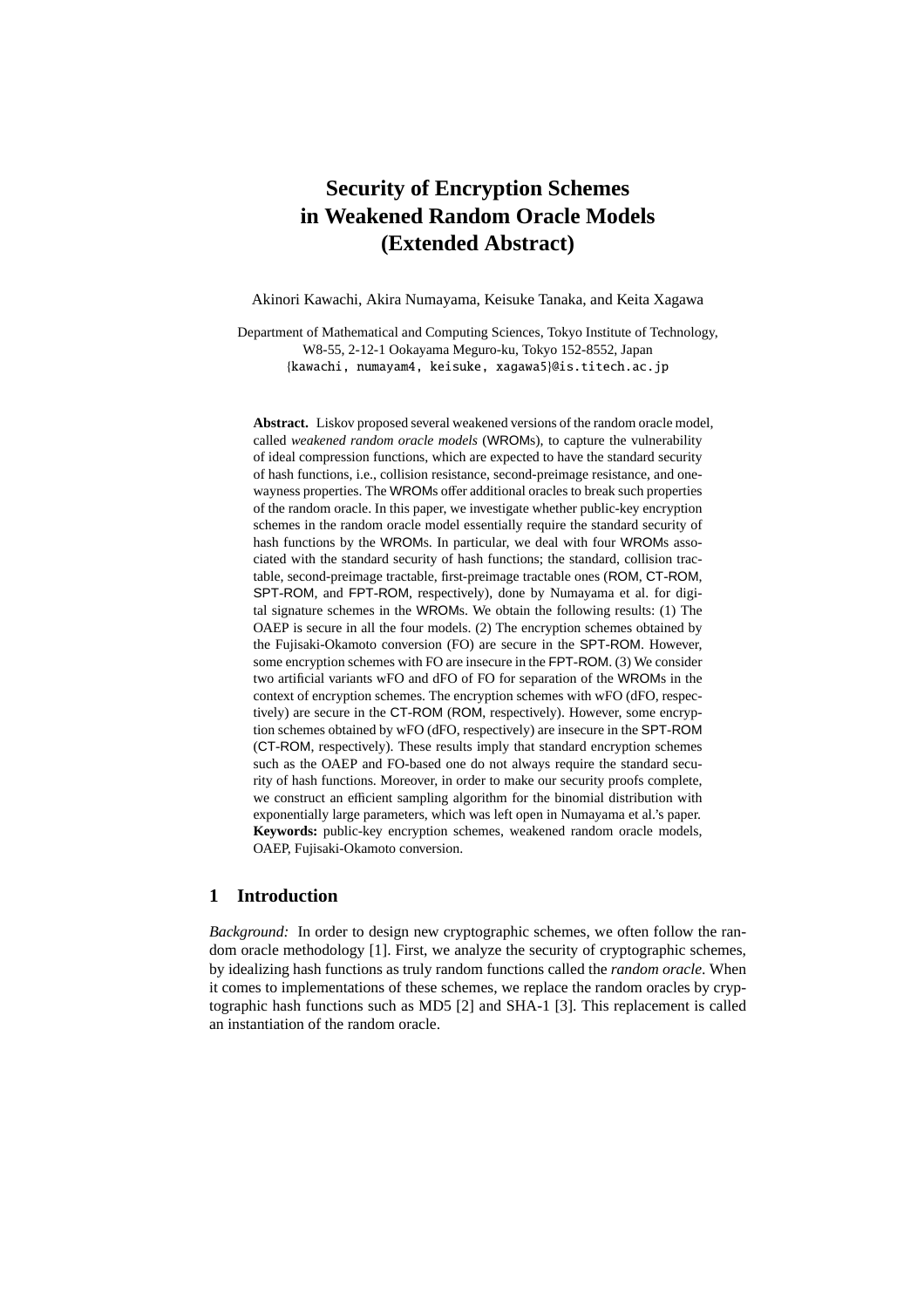The random oracle methodology causes a trade-off between efficiency and provable security. The schemes proven secure in the random oracle model (ROM) are in general more efficient than those proven secure in the standard model. However, the security proofs in the ROM do not directly guarantee the security in the standard model, i.e., an instantiation of the random oracle might make the cryptographic schemes insecure. Even worse, several recent works [4–6] showed that some schemes secure in the ROM have no secure instantiation.

There are several properties of the ROM to prove the security of cryptographic properties. In particular, the ROM is expected to satisfy the one-wayness, second-preimage resistance, and collision resistance properties. We call these properties as the *standard security of hash functions*. These properties are indeed critical in many schemes for their security proofs. For example, the security of the Full-Domain-Hash (FDH) signature schemes (e.g., [7]), which are secure in the ROM, relies on the collision-resistance property of the ROM. That is, if we can obtain two distinct messages *m*, *m* ′ such that  $H(m) = H(m')$  and the signature  $\sigma = \text{Sig}(H(m))$ , then we can obtain a valid forgery  $(m', \sigma)$ , where *H* is a hash function and Sig is a signing algorithm. Leurent and Nguyen also presented the attacks extracting the secret keys on several *hash-then-sign* type signature schemes and identity-based encryption schemes if the underlying hash functions are not collision resistant [8].

Recent progress on the attacks against cryptographic hash functions such as MD5 and SHA-1 raises the question on the assumption that hash functions are collision resistant and one-way (e.g.,[9–11]). Therefore, it is significant to investigate whether the collision resistance property (as well as the one-wayness and second-preimage resistance properties, which are weaker notions than the collision resistance one) of the ROM is essential to prove the security of the schemes or not. More generally, it is worth classifying the schemes by the first-preimage, second-preimage, and collision resistance properties of the ROM that their security essentially requires.

## *Weak versions of random oracle models:* Several works recently highlighted some specific properties of the ROM for secure cryptographic constructions in the ROM.

Nielsen proposed the *non-programmable* random oracle model where the random oracle is not *programmable* [12]. In this model, one cannot set the values that the random oracle answers to some convenient values. It was showed in [12] that a noninteractive non-committing encryption scheme exists in the ROM (assuming that trapdoor permutations exists), but not in the *non-programmable* random oracle model.

Unruh proposed a ROM with *oracle-dependent* auxiliary inputs [13]. In this setting, adversaries obtain an auxiliary input that contains information with respect to the random oracle (e.g. collisions). He showed that the RSA-OAEP encryption scheme [14] is secure in the ROM even under the presence of *oracle-dependent* auxiliary inputs.

Liskov proposed several weakened versions of the random oracle model, called *weakened random oracle models* (WROMs), which offer additional oracles to break some properties of the random oracle [15]. These model captures the situation that adversaries are given an attack algorithm for breaking some specific property of the functions. For example, the first-preimage tractable random oracle model offers the random oracle and the first-preimage oracle associated with the random oracle, which returns a first-preimage of the random oracle to adversaries. This first-preimage oracle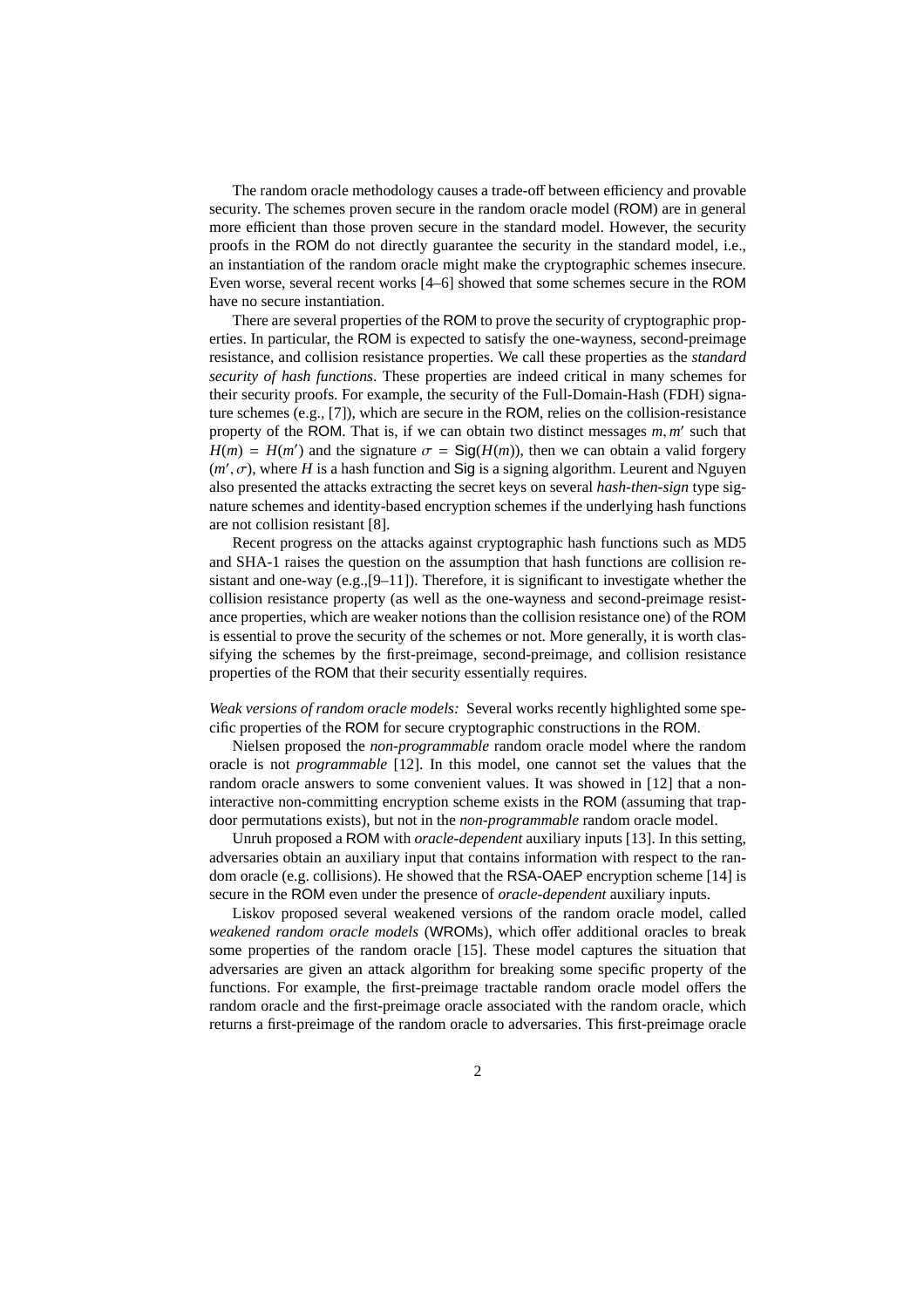then corresponds to the attack to the first preimage property of a hash function. We can replace the additional oracle to others such as the second-preimage and collision ones that correspond to the attack to the properties. Thus, the WROMs can capture vulnerability of hash functions even if the parties are allowed to utilize ideal ones as in the ROM. By using WROMs, Liskov constructed hash functions based on weak ideal compression functions and proved it is indifferentiable from the random oracle.

Several results already analyzed the security in the WROMs. Hoch and Shamir applied Liskov's idea to prove the indifferentiability of another hash construction [16]. Pasini and Vaudenay also applied Liskov's idea to the security analysis of digital signature schemes [17]. They considered the security of *hash-then-sign* type signature schemes in the first-preimage tractable random oracle model. Numayama, Isshiki, and Tanaka formalized the WROMs, which allows us to formally analyze the security of the schemes [18]. By using these models, they classified several digital signature schemes by the properties of the ROM. Fischlin and Lehmann also proposed a weakened random oracle model in a similar way to Liskov's one in the context of secure combiners [19].

*Our contributions:* In this paper, we investigate whether public-key encryption schemes constructed in the ROM essentially require the standard security of hash functions by further extending the direction originated from Liskov. In particular, we consider their security in the standard, collision tractable, second-preimage tractable, and firstpreimage tractable random oracle models (ROM, CT-ROM, SPT-ROM, and FPT-ROM, respectively for short). Note that they are ordered according to their strengths, i.e., the security of encryption schemes in the FPT-ROM implies that in the SPT-ROM and such implications hold between each adjacent two models.

We demonstrate that the security notions in the four WROMs can be strictly separated in the context of encryption schemes. For the separation, we focus on the security of the encryption schemes obtained by the Fujisaki-Okamoto conversion (FO) [20], its two artificial variants (dFO and wFO), and the OAEP [14]. Precisely, we prove the following four statements:

- 1. OAEP is IND-CCA2 secure in the FPT-ROM.
- 2. FO isIND-CCA2 secure in the SPT-ROM, but *not* IND-CPA secure in the FPT-ROM.
- 3. wFO isIND-CCA2 secure in the CT-ROM, but *not* IND-CCA2 secure in the SPT-ROM.
- 4. dFO is IND-CCA2 secure in the ROM, but *not* IND-CCA2 secure in the CT-ROM.

We summarize the security of four schemes in Table 1.

| scheme/model ROM CT-ROM SPT-ROM FPT-ROM |        |                   |                   |  |
|-----------------------------------------|--------|-------------------|-------------------|--|
| OAEP                                    | secure |                   |                   |  |
| FΟ                                      | secure |                   | <i>s</i> insecure |  |
| wFO                                     | secure |                   | <i>s</i> nsecure  |  |
| dEO                                     | secure | <i>s</i> insecure |                   |  |

**Table 1.** Security of four schemes.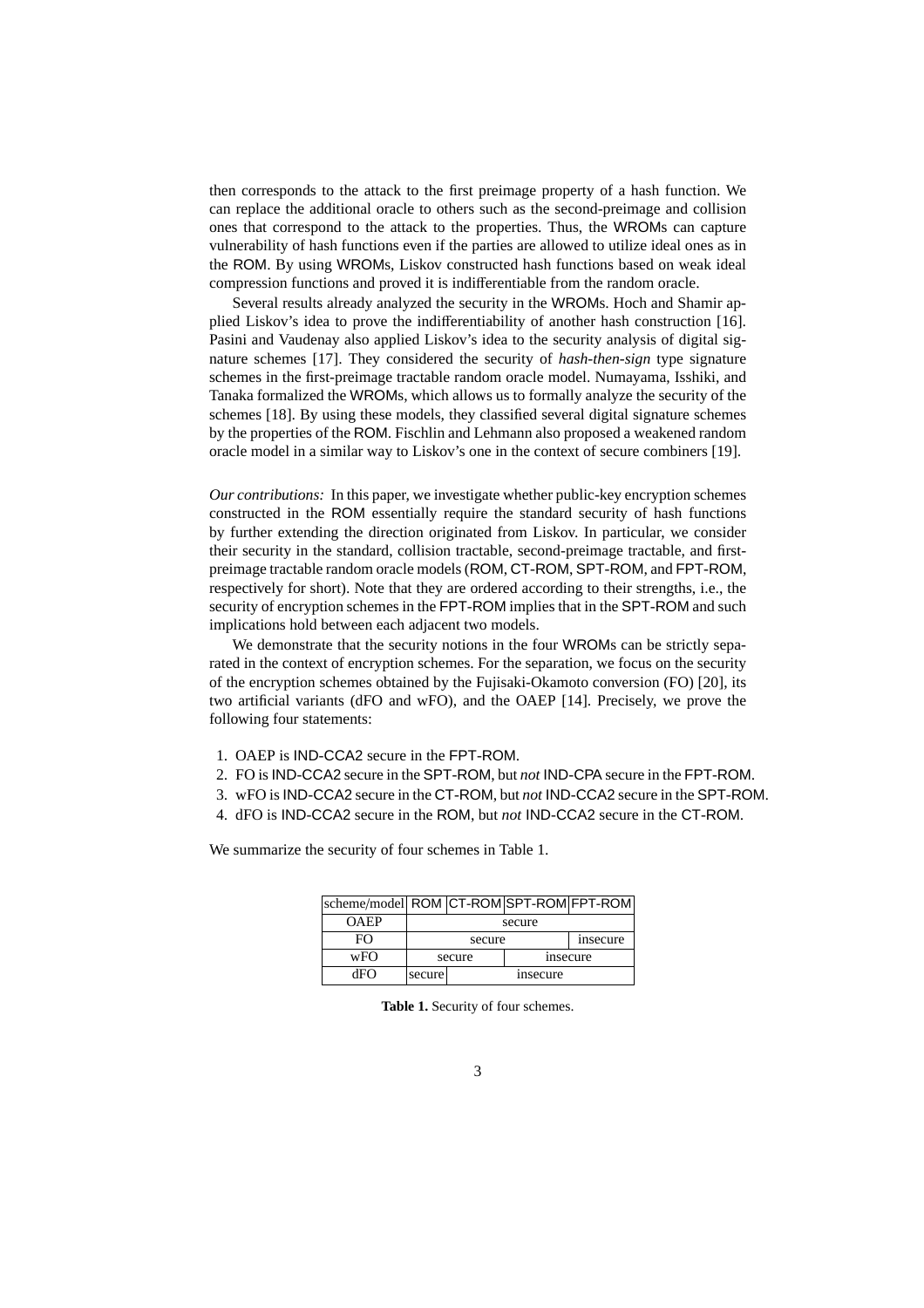This separation suggests that some public-key encryption schemes essentially require the standard security of hash functions. These notions were also separated in the context of digital signature schemes in [18]. We stress that the role of the collision and second-preimage oracles in encryption schemes is not as clear as that in digital signature schemes. For example, it is easy to see that the collision oracle, breaking the collision resistance property of the random oracle, directly makes a simple scheme vulnerable, but not so easy for the case of encryption schemes. Actually, we need to develop new proof techniques for the (in)security of encryption schemes under additional oracles.

It also suggests that standard encryption schemes such as the OAEP and FO-based ones do not always require the standard security of hash functions for the random oracle. We believe that our results do not only give an example of the first application of the WROMs to encryption schemes, but they are also of independent interest. As far as we know, our results give the first evidence that the OAEP encryption scheme can be used in a practical application even without the first-preimage resistance property, i.e., the one-wayness property. In other words, the OAEP remains secure even if we remove the first-preimage resistance property. This can also be said on FO-based encryption schemes on the second-preimage resistance property.

On the security of the OAEP, Kiltz and Pietrzak recently showed that there is no construction for padding-based encryption schemes including the OAEP that has a black-box reduction from ideal trapdoor permutations to its IND-CCA2 security in [21]. However, they wrote in the paper that the security proof in the ROM can be still a valid argument in practice. We believe so is our security proof in the WROMs.

For the security proof, we explicitly show how to sample approximately in polynomial time from binomial distributions with exponentially large parameters, that is, a polynomial-time sampling algorithm whose output distribution is statistically close to the binomial distribution. For this algorithm, we arrange and combine sampling algorithms that run over real numbers proposed in the field of statistics [22–25], and give a precise analysis for discretization.

It should be noted that on the security proofs of the digital signature schemes in the WROMs [18], Numayama et al. assumed such an efficient sampling algorithm and thus gave no explicit construction. They left the construction of the sampling algorithm as an open problem. By the sampling algorithm we explicitly show, it is no longer necessary to assume the sampling algorithm in their security proofs of the digital signature schemes [18] as well as those of the public-key encryption scheme in this paper.

The sampling algorithm shown in this paper is adapted for cryptographic use since the statistical closeness to the original distribution is measured by the total variation distance, which is standard in cryptography but not usually required in statistics. The sampling algorithm is useful for other cryptographic tasks as in Numayama et al.'s and this paper.

*Comparisons with other models:* As mentioned above, a few models that weaken the power of the random oracle were already proposed such as the non-programmable model [12] and the oracle-dependent auxiliary input model [13].

The non-programmable model is not simply comparable with WROMs since the programmability does not imply the collision resistance and vice versa. The target of the oracle-dependent auxiliary input model partially overlaps that of the WROMs.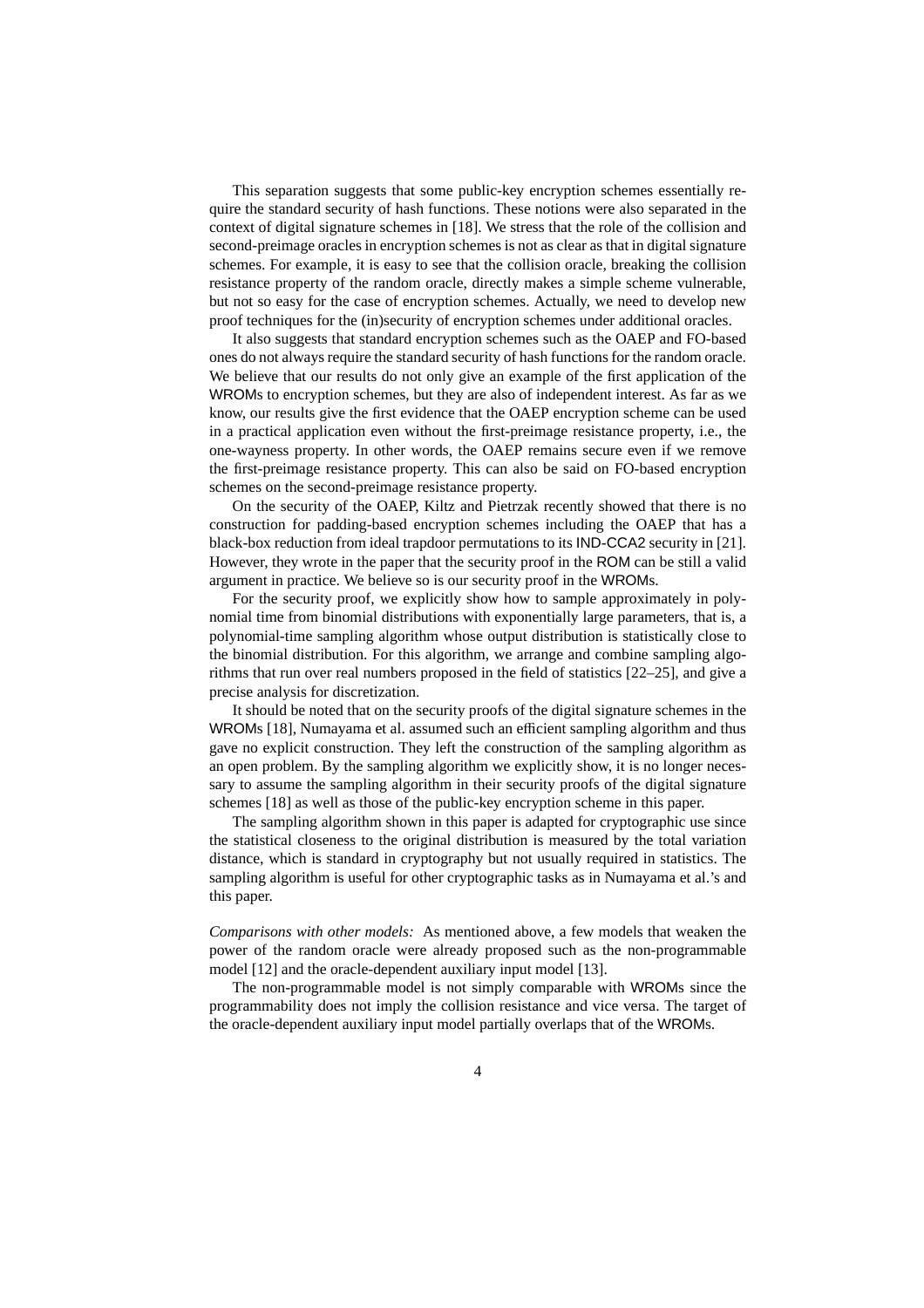For a simple comparison, we now focus on the security of the OAEP in both models. Unruh showed a similar result as ours for the OAEP encryption scheme [13]. He proposed a random oracle model where oracle-dependent auxiliary inputs are allowed. In his setting, the adversary of some cryptographic protocol obtains an auxiliary input that contains the information (e.g., collisions) on the random oracle. He showed that the OAEP encryption scheme [14] is still secure in the random oracle model even in his model. This result indicates an important fact that the security of the OAEP encryption scheme does not depend on the collision resistance property since the oracle-dependent auxiliary input can contain a sufficiently long list of collisions.

Our results also present the security of the OAEP in a weak version of the random oracle. However, there are at least two differences between Unruh's result and ours. First, the random oracle model with the oracle-dependent auxiliary input does not completely capture the *adaptive* security of hash functions, and this model still has the second-preimage resistance and the first-preimage resistance properties. Hence, only by his result, we cannot say whether these two properties are necessary or not in order to prove the security of the OAEP encryption scheme. In contrast to Unruh's result, our result clearly shows that the two adaptive securities of hash functions such as the firstpreimage resistance and the second-preimage resistance are not necessary to prove the security of the OAEP encryption scheme.

Second, Unruh constructed the reduction algorithm which breaks the partial-domain one-wayness of the underlying trapdoor permutation using the adversary which breaks the IND-CCA2 security of the OAEP encryption scheme. The running time of the reduction algorithm is not bounded by any polynomial. Therefore, he use the security amplification technique for the partial-domain one-wayness. By using this technique, he can avoid employing a stronger assumption that even quasi-polynomial time adversary cannot break the partial-domain one-wayness, and can prove the security under the standard partial-domain one-wayness against polynomial-time adversary.

In contrast to Unruh's result, we construct the polynomial-time reduction algorithm using the adversary, and hence we do not require the security amplification technique for the partial-domain one-wayness, which can be considered as a simplification of Unruh's proof.

*Organization:* In Section 2, we describe the details of the WROMs and their properties. We also discuss the simulation methods that are applicable to these models. In Section 3, after reviewing the encryption schemes we consider, we show their (in)security in the WROMs. Many technical details will be omitted from this extended abstract. We will describe them in the full version [26].

*Notation:* Before starting technical parts of this paper, we introduce our notation used in the rest of the paper. For a table  $\mathbb{T} = \{(x, y)\}\)$ , we define  $\mathbb{T}(y) = \{(x', y') \in \mathbb{T} \mid y' = y\}$ . For a distribution  $D, x \leftarrow D$  denotes that *x* is sampled according to *D*. The function  $D(x)$  stands for the probability function of the distribution *D*.

Let  $s \leftarrow S$  denote that *s* is sampled from the uniform distribution over a finite set *S*. #*S* denotes the number of elements in *S*. For a probabilistic Turing machine  $\mathcal{A}$  and its input *x*, let  $\mathcal{A}(x)$  denote the output distribution of  $\mathcal{A}$  on input *x*.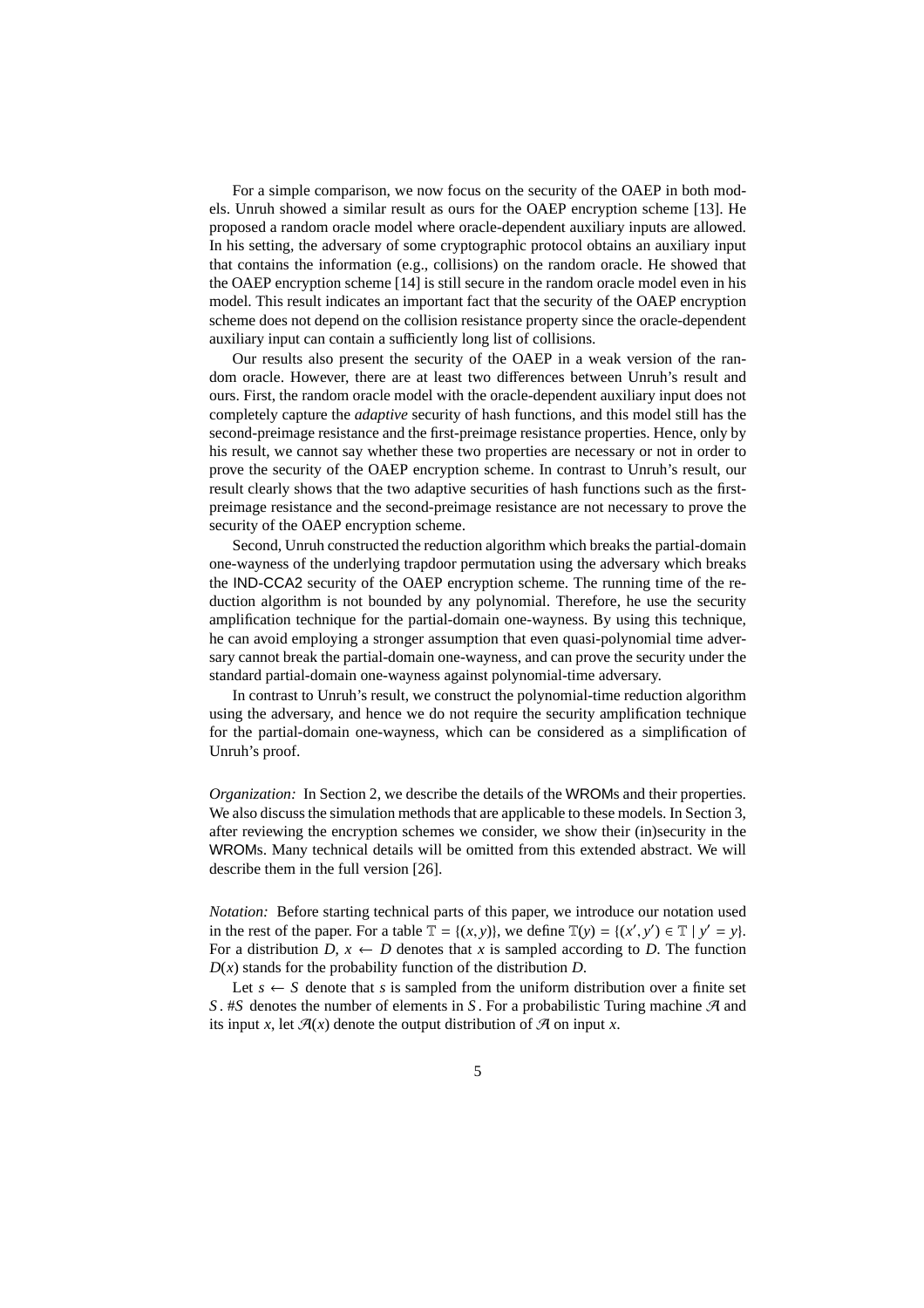We usually denote by *k* a security parameter of a cryptographic scheme in this paper. We also denote by  $k'$  length of plaintexts unless it is specified.  $k'$  is implicitly assumed to be polynomially related to the security parameter *k*, that is,  $k' = k^{\Theta(1)}$ . We say a function  $f(k)$  is negligible in  $k$  if  $f(k) \leq 2^{-\omega(\log k)}$ . For two distributions  $D_1$  and  $D_2$  over a finte set *S* , we denote the statistical distance (the total variation distance) between them by  $\Delta(D_1, D_2)$ , defined by  $\frac{1}{2} \sum_{s \in S} |D_1(s) - D_2(s)|$ . We say two distributions  $D_1$  and *D*<sub>2</sub> are statistically close if  $\Delta(D_1, D_2)$  ≤ 2<sup>-ω(log *k*)</sup>.

# **2 The Weakened Random Oracle Models**

In this section, we first review the definitions of the WROMs. Next, we present an important property called *weak uniformity* of the WROMs, which is useful for security proofs of encryption schemes. We also discuss the simulation methods of [18] used for the security proofs in the WROMs.

### **2.1 Definitions of the Weakened Random Oracle Models**

To give formal definitions of the WROMs, we define some notation. Let *X* and *Y* be finite sets. Let *H* be a hash function chosen randomly from all of the functions from *X* to *Y*. We denote by  $\mathbb{T}_H$  the table  $\{(x, H(x)) \mid x \in X\}$ . We identify the hash function *H* with the table  $\mathbb{T}_H$ .

We next define the random oracle and the additional oracles associated with *H* :  $X \rightarrow Y$  as follows. (For more details, see [18].)

**Random oracle**  $RO^H$ : Given *x*, return *y* such that  $(x, y) \in \mathbb{T}_H$ .

- **Collision oracle**  $CO^H$ : On the query, first pick one entry  $(x, y) \in \mathbb{T}_H$  uniformly at random. If there is no other entry  $(x', y) \in \mathbb{T}_H$ , then answer ⊥. Otherwise, pick one entry  $(x', y) \in \mathbb{T}_H$  satisfying  $x \neq x'$  uniformly at random and answer  $(x, x')$ .
- **Second-preimage oracle**  $SPO<sup>H</sup>$ : Given  $(x, y)$ , if  $(x, y) \notin T_H$  answer  $\perp$ . If there is no other entry  $(x', y) \in \mathbb{T}_H$ , then answer ⊥. Otherwise, pick one entry  $(x', y) \in \mathbb{T}_H$ satisfying  $x \neq x'$  uniformly at random and answer  $x'$ .
- **First-preimage oracle**  $\mathcal{FPO}^H$ : Given *y*, if there is any entry  $(x, y) \in \mathbb{T}_H$  then return such an *x* uniformly at random. Otherwise return ⊥.

*Remark 1.* We usually identify the random oracle and the underlying hash function. However, in this paper as in [18], we explicitly distinguish them by regarding the random oracle as an interface to the underlying hash function. This setting helps us to make the WROMs with an additional oracle well-defined.

The formal definitions of the WROMs are given as follows. The WROMs consist of three components, a hash function *h* chosen randomly from all of the functions from *X* to *Y*, the random oracle, and the additional oracle associated with *h*. The models are called the CT-ROM, SPT-ROM, and FPT-ROM, if the additional oracle is the collision, second-preimage, and first-preimage oracle, respectively.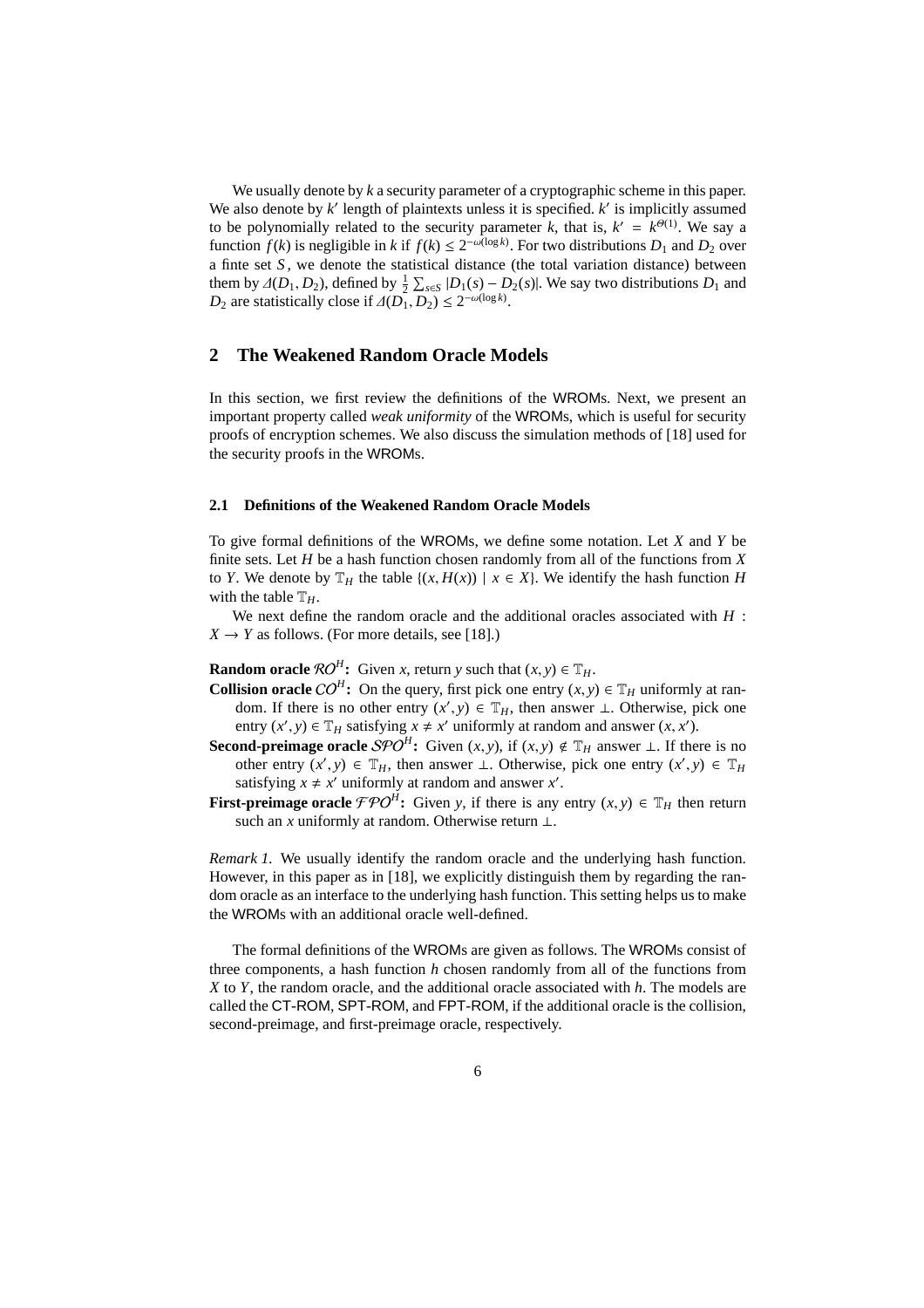*Remark 2.* The collision oracle may output  $\perp$  even if there exists a collision  $(x, x')$ in the table. This stems from the simulation method of Numayama et al. [18], and causes no serious problems. Note that the collision oracle outputs ⊥ with probability  $(1 - 1/4Y)^{4(X-1)}$ . In the case where  $4X \geq 4Y$ , we can find a collision with polynomially many queries since since  $(1 - 1/4Y)^{#X-1}$  ≤ exp( $-(#X - 1)/#Y$ ). In the case where  $\#Y = k^{O(1)} \cdot \#X$ , we can again find a collision with polynomially many queries (1 –  $1/4Y$ <sup>#X-1</sup>  $\leq 1-1/k^{O(1)}$ . Finally, in the case where  $*Y = k^{\omega(1)} \cdot #X$ , the following lemma shows that there are no collisions with overwhelming probability.

**Lemma 1.** Let  $H : X \to Y$  be the hash function, and  $n<sub>y</sub>$  the number of preimages of y *under the function H, that is,*  $n_y = #T_H(y)$ *. Let BAD denote the event that there is some y* such that  $n_y > L$ . Then for all sufficiently large Y, we have  $Pr_H[BAD] < \frac{1}{(\#Y)^2}$ , where  $L = \frac{5 \ln \#Y}{\ln \ln \#Y} \frac{\#X}{\#Y}$  if  $\#X \geq \#Y$ , or  $L = \frac{5 \ln \#Y}{\ln \ln \#Y}$  otherwise.

The proof is obtained by the standard argument on the balls and bins game by regarding *X* and *Y* as sets of balls and bins, respectively. For the details on the game, see a standard textbook (e.g., [27]).

### **2.2 Di**ff**erence from the Random Oracle Model**

We observe an important difference between the ROM and WROMs by considering the ROM and FPT-ROM. In the both models, the function  $H$ , i.e., the table  $\mathbb{T}_H$  is uniformly distributed.

In the ROM, if one queries some  $x$  that has never been queried to the random oracle, the value of  $H(x)$  is uniformly distributed regardless of the past queries. That is, the knowledge of the past queries does not affect the entries not queried in the table. This property of the ROM is called *uniformity*. In contrast to the situation in the ROM, when it comes to the FPT-ROM, this property is not attained. Recall that the first-preimage oracle *uniformly* returns one of the preimages, say *x*, of queried value *y*. If the firstpreimage oracle leaks a number of preimages of *y*, the value of  $H(x)$  is *not* uniformly distributed for an *x* not queried yet.

In order to observe this situation, let us consider the following extreme case. Let  $y^* = H(x^*)$  for some  $x^* \in X$  and suppose that  $y^*$  has the unique preimage  $x^*$ . Then the first-preimage oracle always returns the same *x*<sup>\*</sup> on the input *y*<sup>\*</sup>, which convinces us that the number of the preimages of *y*<sup>\*</sup> is exactly 1. This implies that the other  $x \neq x^*$  does not take a value *y*<sup>∗</sup> under *H*. Therefore, the random oracle no longer has the uniformity in the FPT-ROM. This is a critical difference between the ROM and FPT-ROM since we often make use of the uniformity in the security proofs of the public-key encryption schemes.

We prove the following lemma to overcome this barrier in the WROMs, which states that the WROMs still has weak uniformity instead of the uniformity. The weak uniformity is still useful for the security proofs of the public-key encryption schemes in the WROMs.

**Lemma 2 (Weak Uniformity).** *In the* WROM*s, the output distribution of the random oracle is statistically close to the uniform distribution. More formally, it is stated as*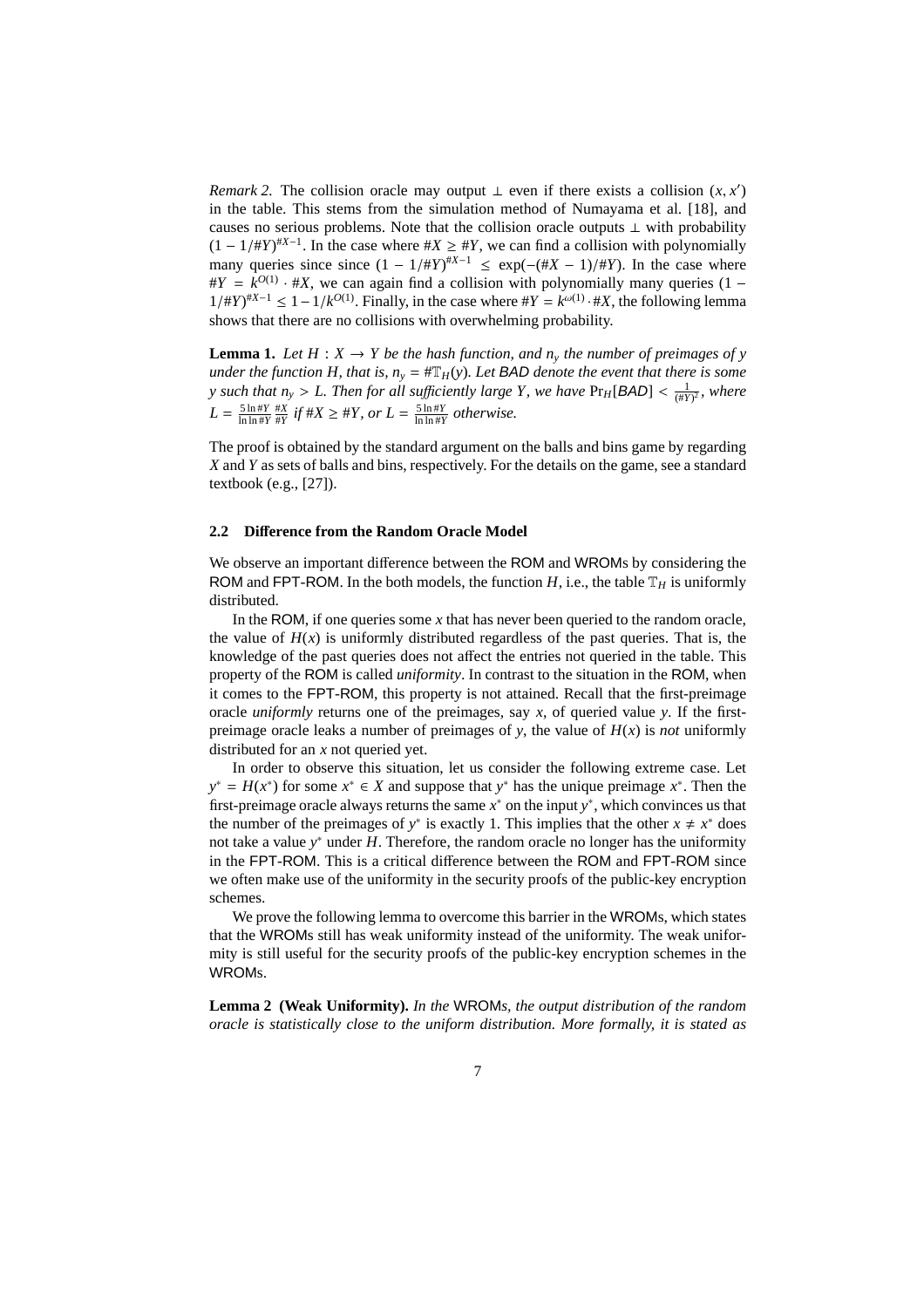*follows. Let*  $H : X \to Y$  *be the hash function in the* WROM*s. Let*  $\mathcal{A}$  *be a probabilistic oracle Turing machine that makes at most q queries to the random oracle* RO*<sup>H</sup> and* the additional oracle  $O^H$ , where  $O^H$  represents one of the additional oracles  $CO^H$ ,  $\mathcal{SPO}^{H}$ , and  $\mathcal{FPO}^{H}$ .  $V_{\mathcal{A},H}(x)$  denotes the random variable that represents the hash value  $RO<sup>H</sup>(x)$ , where  $x \leftarrow \mathcal{A}^{RO<sup>H</sup>, O<sup>H</sup>}$  and the correspondence  $(x, H(x)) \in \mathbb{T}_H$  is not answered *by the two oracles.*

*Then, for any* A*, the following holds:*

$$
\varDelta(V_{\mathcal{A},H}(x),U_Y) \leq \begin{cases} \frac{1}{\#Y} \left( 5q + 1 + \frac{4q^2}{\#Y} + 20q \frac{\ln \#Y}{\ln \ln \#Y} \right) & \text{if } \#X \geq \#Y, \\ \frac{1}{\#X} \left( 5q + 1 + \frac{4q^2}{\#X} + 20q \frac{\ln \#Y}{\ln \ln \#Y} \right) & \text{if } \#X < \#Y. \end{cases}
$$

*Here, the probability is taken over random choices of the hash function H and the random coin of* A*.*

### **2.3 Simulation Methods**

In almost all the security proofs in the ROM, the reduction algorithms simulate the random oracles. When it comes to the security proofs in the WROMs, the reduction algorithms have to simulate both the random and the additional oracle, which makes differences of the simulation methods in the WROMs from those in the ROM.

*Numayama et al.'s methods:* Numayama et al. proposed the simulation methods for WROMs, but they required an unproven assumption. Let  $B_{N,p}$  denote the binomial distribution with parameters *N* and *p* whose probability function is  $B_{N,p}(x) = {N \choose x} p^x (1$  $p$ <sup>*N*−*x*</sup> for *x* = 0, ..., *N*, where the parameters *N* and *p* take values approximately #*X* and  $1/\#Y$  for a hash function  $H: X \to Y$ , say,  $(N, p) = (2^{128}, 2^{-128})$ . Their simulation methods required the efficient sampler for  $B_{N,p}$  with exponentially large N and small  $p$ , and they assumed its existence.

Assumption 1. *There is a probabilistic Turing machine*  $B_N$  *such that the output distribution*  $B_N(N, p)$  *on inputs* N *and* p is equal to the binomial distribution  $B_{N, p}$  *and it runs in polynomial time in*  $\log N$  *and*  $\log p^{-1}$ *, where N is a positive integer and*  $0 \le p \le 1$  *is a rational number.*

Under this assumption, they constructed the simulation algorithms, RO, CO, SPO, and FPO, for the security proofs in the WROMs as given in the following proposition. See [18] for the details of the algorithms.

**Proposition 1 (Simulation Method [18]).** *We can perfectly simulate the random oracle, the collision oracle, second-preimage oracle, and first-preimage oracle in the* WROM*s under Assumption 1. That is, the output distributions of the random oracle, collision oracle, second-preimage oracle, and first-preimage oracle in the* WROM*s are identical to the output distributions of the algorithms* RO*,* CO*,* SPO*, and* FPO*, under Assumption 1.*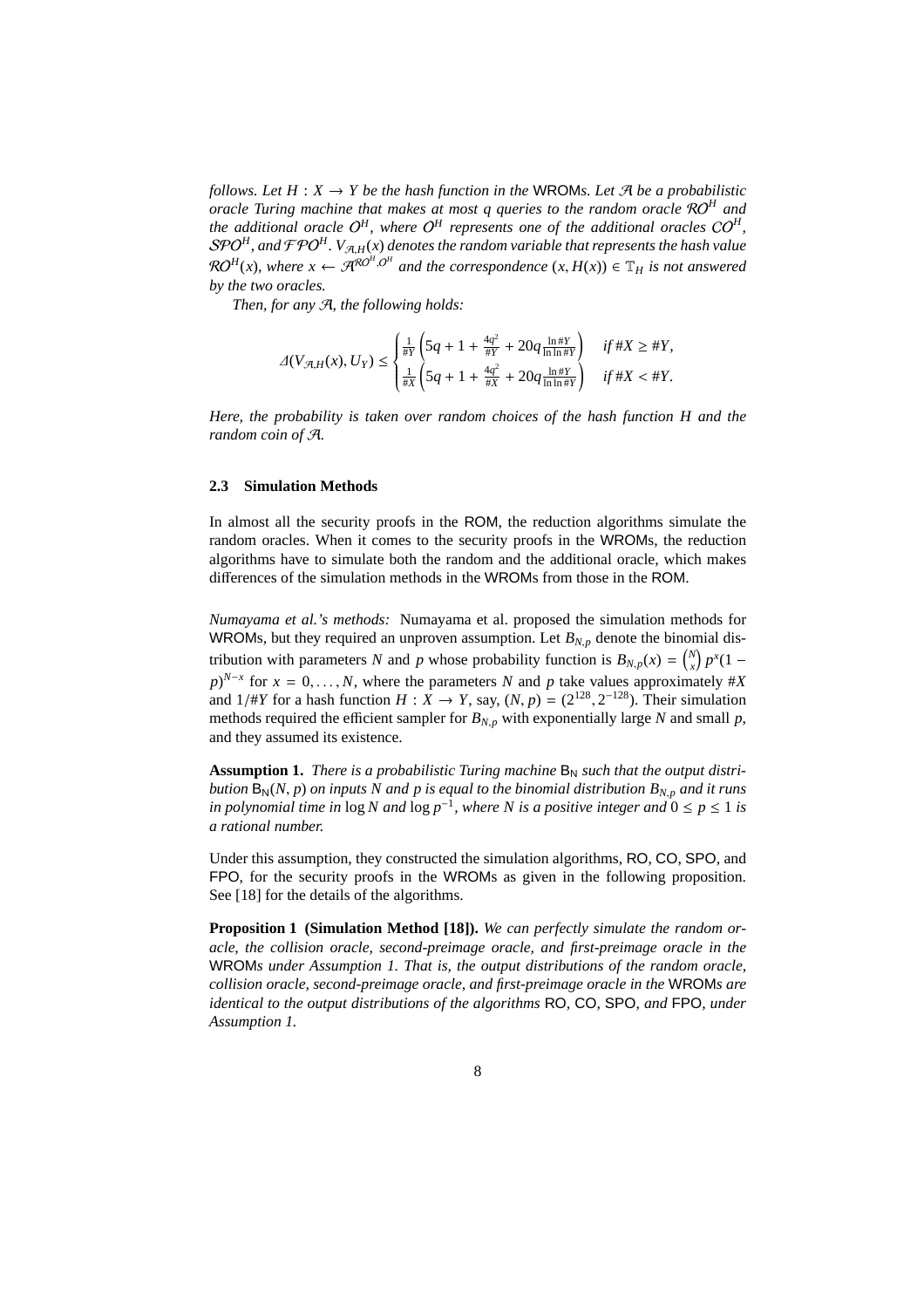*Removing the assumption:* For the security proof in the WROMs of digital signature schemes in [18] and encryption schemes in this paper, it is sufficient to utilize a weaker sampling algorithm that generates a distribution *not equal but statistically close* to the binomial distribution  $B_{N,p}$ . Then, their security proofs can work by just adding negligibly small errors induced by the statistical distance in their analyses.

There are quite many papers (e.g., [25]) on the efficient sampling methods from the binomial distribution in the field of statistics. However, their basic computation model is totally different from the model in the cryptography. As far as the authors' knowledge, all these results are based on the computation model that directly manipulates *real* numbers without errors. If we translate them to those in the bit computation model used in the cryptography, we have to bound the statistical distance between the real distribution and the output distribution generated by the sampling algorithms in the bit computation model rather than the real-number one. Numayama et al. mentioned that they could neither find precise analyses of the statistical distance, nor construct the sampling algorithms by themselves in [18]. Therefore, they had to put the above assumption.

In fact, there is an efficient sampling algorithm appropriate for our purpose in the real-number computation model [25]. We modify the algorithm and rigorously analyze the error bound in the bit computation model. We can finally obtain the following theorem on the sampling algorithm.

**Theorem 1.** *There is a probabilistic Turing machine*  $B_N$  *such that, for the output distribution*  $B_N(N, p, \epsilon)$  *on inputs N, p and*  $\epsilon$ *, the statistical distance between*  $B_N(N, p, \epsilon)$ *and*  $B_{N,p}$  *is at most*  $\epsilon$  *and it runs in polynomial time in*  $\log N$ *,*  $\log p^{-1}$  *and*  $\log \epsilon^{-1}$ *, where N* is a positive integer and  $0 \le p \le 1$ ,  $0 < \epsilon \le 1$  are rational numbers.

Note that the algorithm can control the error parameter  $\epsilon$ . This property is useful in cryptographic applications for the security proofs even if the other parameters *N* and *p* are not sufficiently large. We will put the details of the algorithm and its analysis in the full version.

As a result, we can remove the above assumption and obtain the following theorem.

**Theorem 2 (Simulation Method without Assumption 1).** *We can statistically simulate the random oracle, collision oracle, second-preimage oracle, and first-preimage oracle in the* WROM*s. That is, the output distributions of the oracles in the* WROM*s are statistically close to the output distributions of the algorithms* RO*,* CO*,* SPO*, and* FPO*, respectively.*

# **3 The Encryption Schemes and Their Security in the Weakened Random Oracle Models**

In this section, we examine the security in the WROMs of the public-key encryption schemes. We particularly discuss separations for notions of ROM, CT-ROM, SPT-ROM, and FPT-ROM by showing (in)security of public-key encryption schemes obtained by the Fujisaki-Okamoto conversion (FO) and its two variants (dFO and wFO), and OAEP.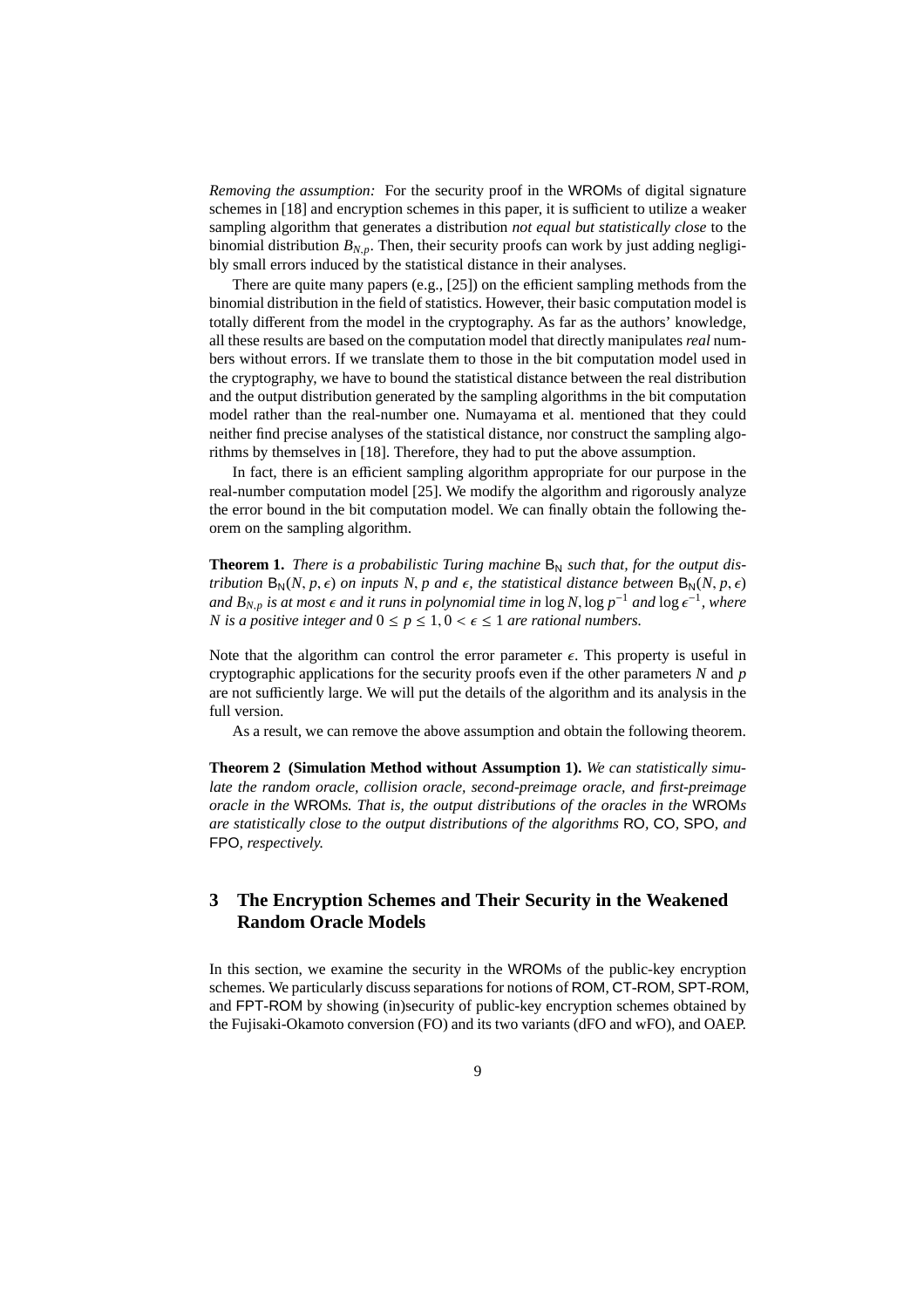*Public-key encryption schemes:* We first give notation and notions for public-key encryption schemes briefly. For details, see standard textbooks, e.g., [28].

A public-key encryption scheme  $PKE = (Gen, Enc, Dec)$  over a plaintext space M and a random coin space  $\mathcal R$  is defined by the following three algorithms. Let  $k$  denote the security parameter.

- **Key Generation:** On input  $1^k$ , the key generation algorithm Gen( $1^k$ ) produces a public/secret key pair (pk, sk).
- **Encryption:** Given a public key pk, a plaintext  $m \in M$ , and a random string  $r \in \mathcal{R}$ , the encryption algorithm  $Enc_{ok}(m;r)$  outputs a ciphertext *c* corresponding to the plaintext *m*.
- **Decryption:** Given a secret key sk and ciphertext *c*, the decryption algorithm  $\text{Dec}_{sk}(c)$ outputs the plaintext  $m \in M$  or the special symbol  $\bot \notin M$  corresponding to the ciphertext *c*.

We require the perfect completeness, that is, for every ( $pk, sk$ ) generated by  $Gen(1<sup>k</sup>)$ , every plaintext  $m \in M$ , and every random string  $r \in \mathcal{R}$ , it should be satisfied that  $Dec_{sk}(Enc_{nk}(m;r)) = m.$ 

We only consider three standard security notions for public-key encryption schemes, the one-wayness against chosen-plaintext attack (OW-CPA), the indistinguishability against chosen-plaintext attack (IND-CPA), and the indistinguishability against adaptive chosen-ciphertext attack (IND-CCA2).

For  $\gamma = \gamma(k)$ , we say PKE is  $\gamma$ -uniform if for any key pair (pk, sk) generated by Gen( $1^k$ ), any  $m \in \mathcal{M}$ , and  $c \in \{0, 1\}^*$ , we have  $Pr_{r \leftarrow \mathcal{R}}[c = Enc_{pk}(m; r)] \leq \gamma$ . There exists a OW-CPA public-key encryption scheme with  $\gamma$ -uniformity (e.g., the ElGamal encryption scheme).

*Brief review for* FO*:* Fujisaki and Okamoto proposed a conversion, called the Fujisaki-Okamoto (FO) conversion, to obtain highly secure public-key encryption schemes in the ROM [20]. Since the standard one-time pad satisfies the requirement of the FO conversion, we fix the one-time pad as the symmetric-key encryption scheme used in the FO conversion for simplicity.

Let  $PKE$  be a OW-CPA secure and  $\gamma$ -uniform public-key encryption scheme over a plaintext space M and a randomness space R. Then the FO conversion converts  $PKE$ to an IND-CCA2 secure one  $PKE' = FO(PKE)$  over a plaintext space  $M' = \{0, 1\}^{k'}$ and a randomness space  $\mathcal{R}' = \mathcal{M}$ , where  $k'$  denotes the length of plaintexts, which is polynomially related to the security parameter  $k$ . The encryption procedure of  $\mathcal{PKE}'$  is given as follows: For a plaintext  $m \in \mathcal{M}' = \{0, 1\}^k$  and a random string  $r \in \mathcal{R}' = \mathcal{M}$ , the ciphertext is

$$
(c_1, c_2) = (\mathsf{Enc}_{\mathsf{pk}}(r; H(m, r)), G(r) \oplus m),
$$

where  $H: \{0,1\}^{k'} \times \mathcal{M} \to \mathcal{R}$  and  $G: \mathcal{M} \to \{0,1\}^{k'}$  are hash functions modeled as the random oracles. The decryption procedure is given as follows: For a given ciphertext  $(c_1, c_2)$ , decrypt  $c_1$  by sk and obtain *r*. Then, extract *m* by  $c_2 \oplus G(r)$  and verify  $c_1 =$  $Enc_{pk}(r; H(m, r))$ . If not output ⊥. Roughly speaking,  $H(m, r)$  ensures that if a ciphertext  $(c_1, c_2)$  is valid then the encryptor producing  $(c_1, c_2)$  knows corresponding *m* and *r*.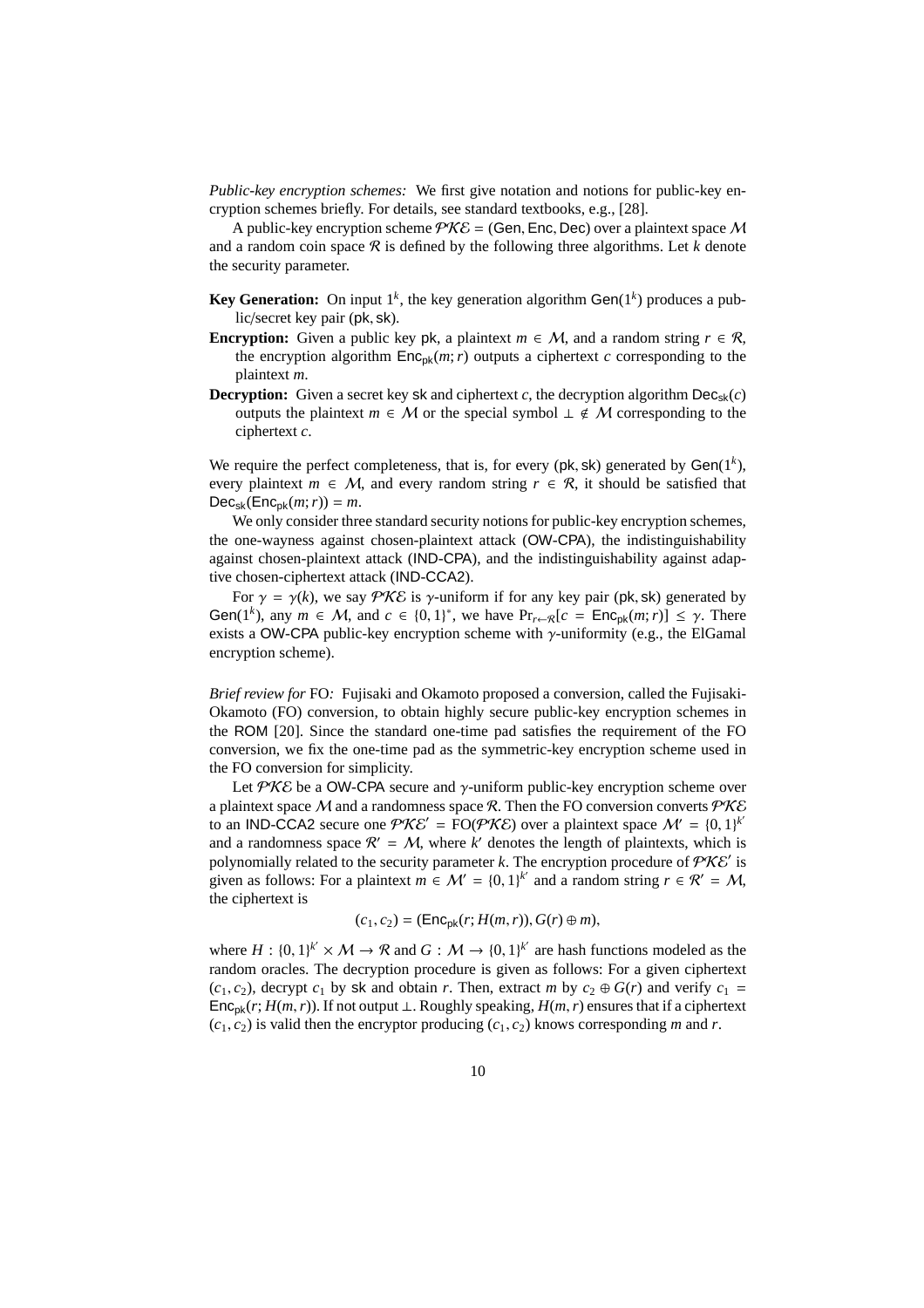#### **3.1 The First Variant dFO**

We introduce the first artificial variant dFO and show that dFO is secure in the ROM, but not secure in general in the CT-ROM.

The variant dFO converts a public-key encryption scheme  $PKE$  (with the one-time pad) to another public-key encryption scheme  $PKE' = dFO(PKE)$  similarly to FO. The encryption procedure of  $PKE'$  is defined as follows. For a plaintext  $m \in M'$  ${0, 1}^{k'}$  and a random string  $r \in \mathcal{R}' = \mathcal{M}$ , the ciphertext of  $\mathcal{PKE}'$  is

$$
(c_1, c_2) = (\mathsf{Enc}_{\mathsf{pk}}(r; H(F(m), r)), G(r) \oplus m),
$$

where  $F : \{0,1\}^k \to \mathcal{P}, G : \mathcal{M} \to \{0,1\}^k$ , and  $H : \mathcal{P} \times \mathcal{M} \to \mathcal{R}$ , for an appropriate set  $P$ , are hash functions modeled as the random oracle.

The idea to weaken the conversion is summarized as follows: Recall that *H*(*m*,*r*) in the FO conversion can be considered as encryptor's signature (or a proof of knowledge) on *m* and *r*. To make it vulnerable by a collision, we introduce a new random oracle *F* and replace  $H(m, r)$  with  $H(F(m), r)$ . The replacement does not harm the security in the random oracle model, while it can be exploited by the presence of the collision oracle  $CO^F$  .

Formally, we have following theorems on the (in)security. We omit the proof of Theorem 3, which is similar to the original one.

**Theorem 3.** *Assume that* PKE *is a* OW-CPA *secure and* γ*-uniform public-key encryption scheme for some negligible* γ*. Then,* PKE′ = dFO(PKE) *is* IND-CCA2 *secure in the* ROM *if*  $\sharp \mathcal{P} = 2^{\omega(\log k)}$ *.* 

**Theorem 4.** Let  $PKE$  be a public-key encryption scheme. If  $\sharp P \leq 2^{k'}$  then  $PKE' =$ dFO(PKE) *is not* IND-CCA2 *secure in the* CT-ROM*.*

*Proof.* We construct the adversary  $A = (A_1, A_2)$  that breaks the IND-CCA2 security of  $\mathcal{PKE}'$ , which exploits the collision oracle  $CO^F$  of *F*.

The adversary  $\mathcal{A}_1$ , on input pk, first queries to  $CO^F$ . If the answer is  $\perp$ , then the adversary flips a random fair coin *b'*, outputs *b'*, and halts. Otherwise, it obtains a collision  $(m_1, m_2)$  of *F* and outputs it as a challenge. The adversary  $\mathcal{A}_2$  receives the target ciphertext  $(c_1^*, c_2^*)$  = (Enc<sub>pk</sub>(*r*;  $H(F(m_b), r)$ ),  $G(r) \oplus m_b$ ) for some  $r \in \mathcal{R}'$ . It queries  $(c'_1, c'_2) = (c_1^*, c_2^* \oplus m_0 \oplus m_1)$  to the decryption oracle and obtains  $m_{1-b}$ , since

$$
c'_1 = \text{Enc}_{\text{pk}}(r; H(F(m_0), r)) = \text{Enc}_{\text{pk}}(r; H(F(m_1), r)),
$$
  

$$
c'_2 = G(r) \oplus m_b \oplus m_0 \oplus m_1 = G(r) \oplus m_{1-b}.
$$

Hence, the adversary can answer  $b' = b$  correctly.

Finally, we upper-bound the probability that the collision oracle outputs ⊥, which stems from the definition of the collision oracle. The probability is bounded by  $(1 1/$ # $P$ )<sup>2k'</sup> −1 ≤ exp( $-(2^{k'} - 1)/$ # $P$ ) ≤  $1/\sqrt{e}$ . This completes the proof. □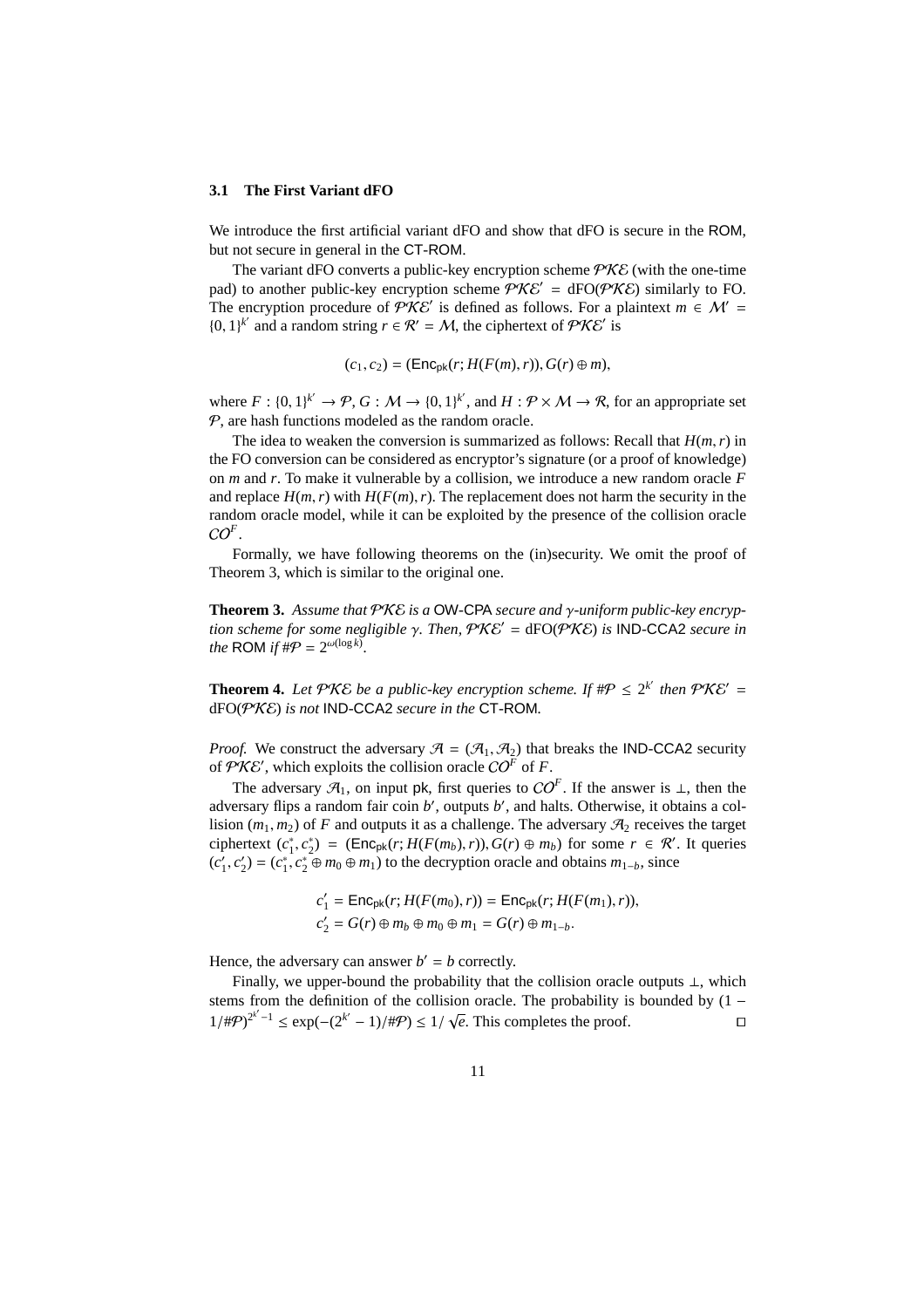#### **3.2 The Second Variant wFO**

We next introduce the second artificial variant wFO and show that the obtained scheme by wFO is secure in the CT-ROM, however not generally secure in the SPT-ROM.

The encryption procedure of  $PKE' = wFO(PKE)$  is given as follows. For a plaintext  $m \in \mathcal{M}' = \{0, 1\}^{k'}$  and random strings  $(r, s) \in \mathcal{R}' = \mathcal{M} \times \mathcal{S}$ , the ciphertext of  $\mathcal{P} \mathcal{K} \mathcal{E}'$ is

$$
(c_1, c_2, c_3) = (\mathsf{Enc}_{\mathsf{pk}}(r; H(F(m, s), r)), G(r) \oplus m, s),
$$

where  $F: \{0,1\}^k \times S \to P$ ,  $G: \mathcal{M} \to \{0,1\}^k$ , and  $H: \mathcal{P} \times \mathcal{M} \to \mathcal{R}$  are hash functions modeled as the random oracles.

Notice that  $(H(F(m, s), r), s)$  is a proof of knowledge on  $(m, r, s)$  which resists a collision on *F* however is vulnerable by a second-preimage attack against *F* as in Numayama et al. [18].

We can show that the obtained scheme is IND-CCA2 secure in the CT-ROM by using Lemma 2.

**Theorem 5.** *Suppose that* PKE *is a* OW-CPA *secure and* γ*-uniform public-key encryption scheme for some negligible* γ*. Then,* PKE′ = wFO(PKE) *is* IND-CCA2 *secure in* the CT-ROM if  $\sharp \mathcal{P}^{-1}$  and  $\sharp \mathcal{S}^{-1}$  are negligible in k.

However, its security is broken under the presence of the second-preimage oracle for *F*.

**Theorem 6.** Let  $PKE$  be a public-key encryption. If  $\sharp P \leq 2^{k'} \cdot \sharp S$ , then the scheme PKE′ = wFO(PKE) *is not* IND-CCA2 *secure in the* SPT-ROM*.*

*Proof.* We construct the adversary  $\mathcal{A} = (\mathcal{A}_1, \mathcal{A}_2)$  that exploits the second-preimage oracle  $SPO<sup>F</sup>$  associated to *F*. The adversary  $\mathcal{A}_1$  chooses random distinct plaintexts  $m_0$ and  $m_1$  and queries them to the challenger. The challenger responses

$$
(c_1^*, c_2^*, c_3^*) = (\mathsf{Enc}_{\mathsf{pk}}(r; H(F(m_b, s), r)), G(r) \oplus m_b, s).
$$

Receiving  $(c_1^*, c_2^*, c_3^*)$ , the adversary  $\mathcal{A}_2$  queries  $(m_0, s)$  to the second-preimage oracle  $SPO<sup>F</sup>$ . If it receives  $\perp$  from the second-preimage oracle, then it flips a random fair coin *b*<sup>'</sup>, outputs *b*<sup>'</sup>, and halts. Otherwise, it obtains  $(m', s') \neq (m_0, s)$  such that  $F(m_0, s)$  $F(m', s')$ . So, the adversary queries

$$
(c'_1, c'_2, c'_3) = (c_1^*, c_2^* \oplus m_0 \oplus m', s')
$$

to the decryption oracle. Notice that, if  $(c_1^*, c_2^*, c_3^*)$  is the valid ciphertext of  $m_0$ , then we have

$$
c'_1 = \text{Enc}_{\text{pk}}(r; H(F(m_0, s), r)) = \text{Enc}_{\text{pk}}(r; H(F(m', s'), r)),
$$
  
\n
$$
c'_2 = G(r) \oplus m_0 \oplus m_0 \oplus m' = G(r) \oplus m',
$$
  
\n
$$
c'_3 = s',
$$

and  $(c'_1, c'_2, c'_3)$  is a valid ciphertext for *m'*. On the other hand, if the ciphertext is the encryption of *m*1, we have

$$
(c'_1, c'_2, c'_3) = (\mathsf{Enc}_{\mathsf{pk}}(r; H(F(m_1, s), r)), G(r) \oplus m_1 \oplus m_0 \oplus m', s').
$$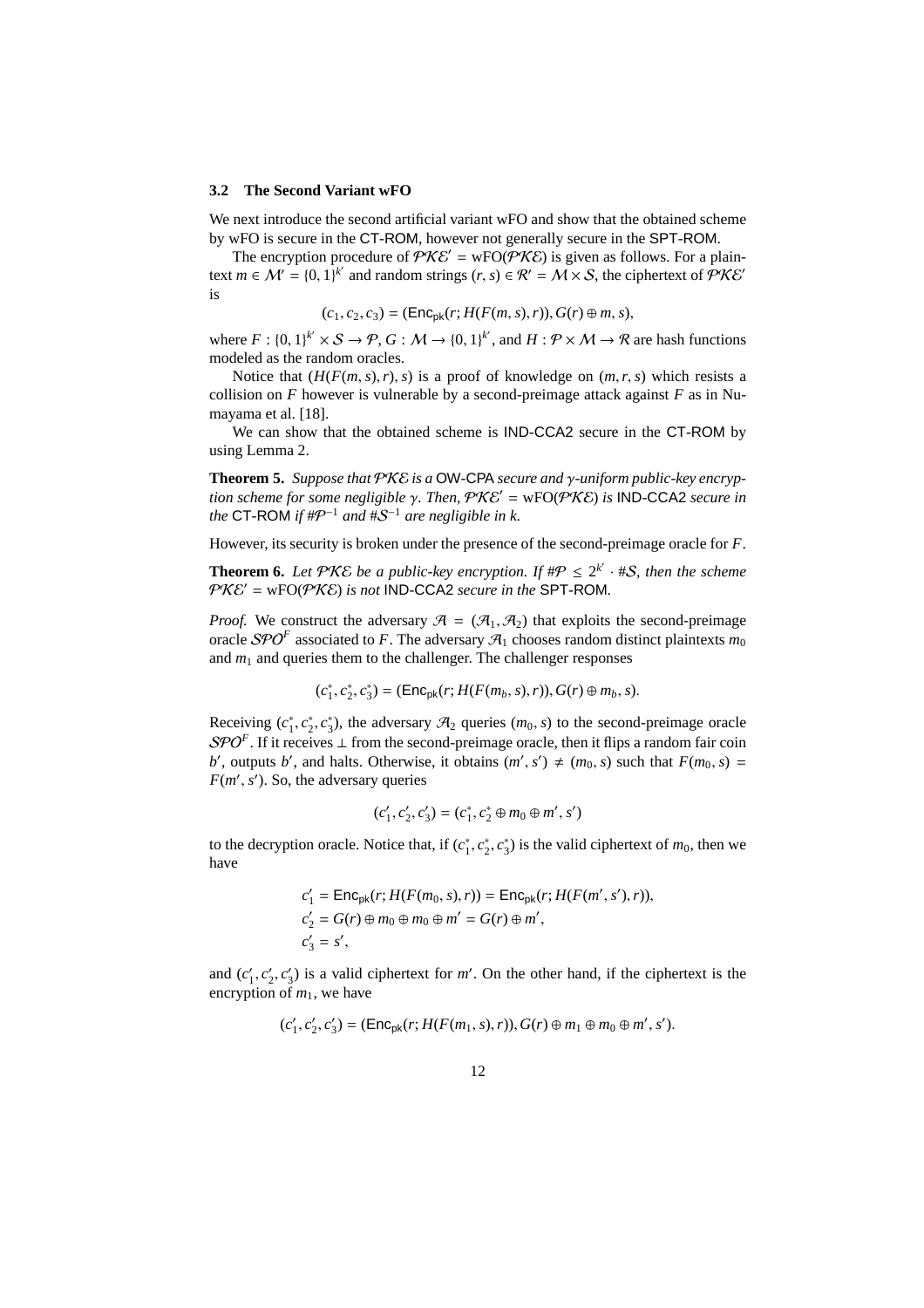Thus, if  $f = F(m_1, s)$  is equal to  $F(m_1 \oplus m_0 \oplus m', s')$  the decryption oracle returns  $m_1 \oplus m_0 \oplus m' (\neq m')$ . Otherwise, the decryption oracle returns  $\perp$ .

Thus, if the answer is *m'*, then the adversary concludes that  $(c_1^*, c_2^*, c_3^*)$  is the ciphertext of  $m_0$ , that is, it outputs  $b' = 0$ . Otherwise, the adversary concludes that it is the ciphertext of  $m_1$ , that is, it outputs  $b' = 1$ . Therefore,  $\mathcal{A}$  can output the correct answer unless  $\mathcal A$  receives  $\bot$  from the second-preimage oracle.

We finally bound the probability that the oracle outputs  $\perp$ . It is bounded by (1 – 1/# $P$ )<sup>2k'</sup> <sup>#S−1</sup> ≤ exp(−(2<sup>k'</sup> · #S−1)/# $P$ ) ≤ 1/ $\sqrt{e}$  as required. This completes the proof. ⊓⊔

### **3.3 The Original Fujisaki-Okamoto Conversion**

We next show that the obtained scheme by the conversion FO with the one-time pad is secure in the SPT-ROM, but not secure in the FPT-ROM in some parameter setting.

Let  $G : \mathcal{M} \to \{0,1\}^k$  and  $H : \{0,1\}^k \times \mathcal{M} \to \mathcal{R}$  be hash functions modeled as the random oracles. Recall the encryption procedure of  $PKE' = FO(PKE)$ . For a plaintext  $m \in \mathcal{M}' = \{0, 1\}^{k'}$  and a random string  $r \in \mathcal{R}' = \mathcal{M}$ , the ciphertext is  $(Enc_{\text{pk}}(r; H(m, r)), G(r) \oplus m).$ 

Modifying the existing proofs, we can show the scheme is secure in the SPT-ROM using Lemma 2.

**Theorem 7.** *Suppose that* PKE *is* OW-CPA *secure and* γ*-uniform for some negligible* γ*. Then,* PKE′ = FO(PKE) *is* IND-CCA2 *secure in the* SPT-ROM*.*

However, the presence of the first-preimage oracle for *G* violates the IND-CPA security of  $PKE'$  in some parameter settings. Note that if *m* is  $0^{k'}$ , the second component of the ciphertext is *G*(*r*), which is vulnerable the first-preimage oracle of *G*.

**Theorem 8.** Let  $C = #M/2^k$ . Assume that  $C = k^{O(1)}$ . Then,  $PKE' = FO(PKE)$  is not IND-CPA *secure in the* FPT-ROM*.*

*Proof.* We prove the theorem by constructing the adversary  $\mathcal{A} = (\mathcal{A}_1, \mathcal{A}_2)$  which exploits the first-preimage oracle of *G*,  $\mathcal{FPO}^{G}$ . The adversary  $\mathcal{A}_{1}$ , on input pk, queries  $m_0 = 0^{k'}$  and  $m_1 = 1^{k'}$  to the challenger. The adversary  $\mathcal{A}_2$ , on input the target ciphertext  $(c_1^*, c_2^*)$ , queries  $c_2^*$  to the first-preimage oracle of *G*. If it obtains  $\tilde{r}$ , it checks that  $c_1 = \text{Enc}_{\text{pk}}(\tilde{r}; H(0^{k'}, \tilde{r}))$ . If the check passes, the adversary outputs  $b' = 0$ . Otherwise, it flips a random fair coin  $b'$ , outputs  $b'$ , and halts.

It is obvious that if  $b = 0$  and  $\tilde{r} = r$ , the adversary answers correctly, that is, it outputs  $b' = b$ . If  $b = 1$ , the preimage of the query  $G(r) \oplus 1^{k'}$  never equals to *r* since  $G(r) \neq G(r) \oplus 1^{k'}$ . Hence, the adversary's check fails if  $b = 1$ .

We estimate the probability that the adversary wins. By Lemma 1, with probability at least  $1 - 2^{-2k'}$ , there is no preimage of size larger than *L*, where if  $C \ge 1$  then  $L = 5Ck' \ln 2/(\ln k' + \ln \ln 2) \le 4Ck'/\ln k'$  and otherwise  $L = 5k' \ln 2/(\ln k' + \ln \ln 2) \le$ 4*k* ′ / ln *k* ′ for all sufficiently large *k* ′ .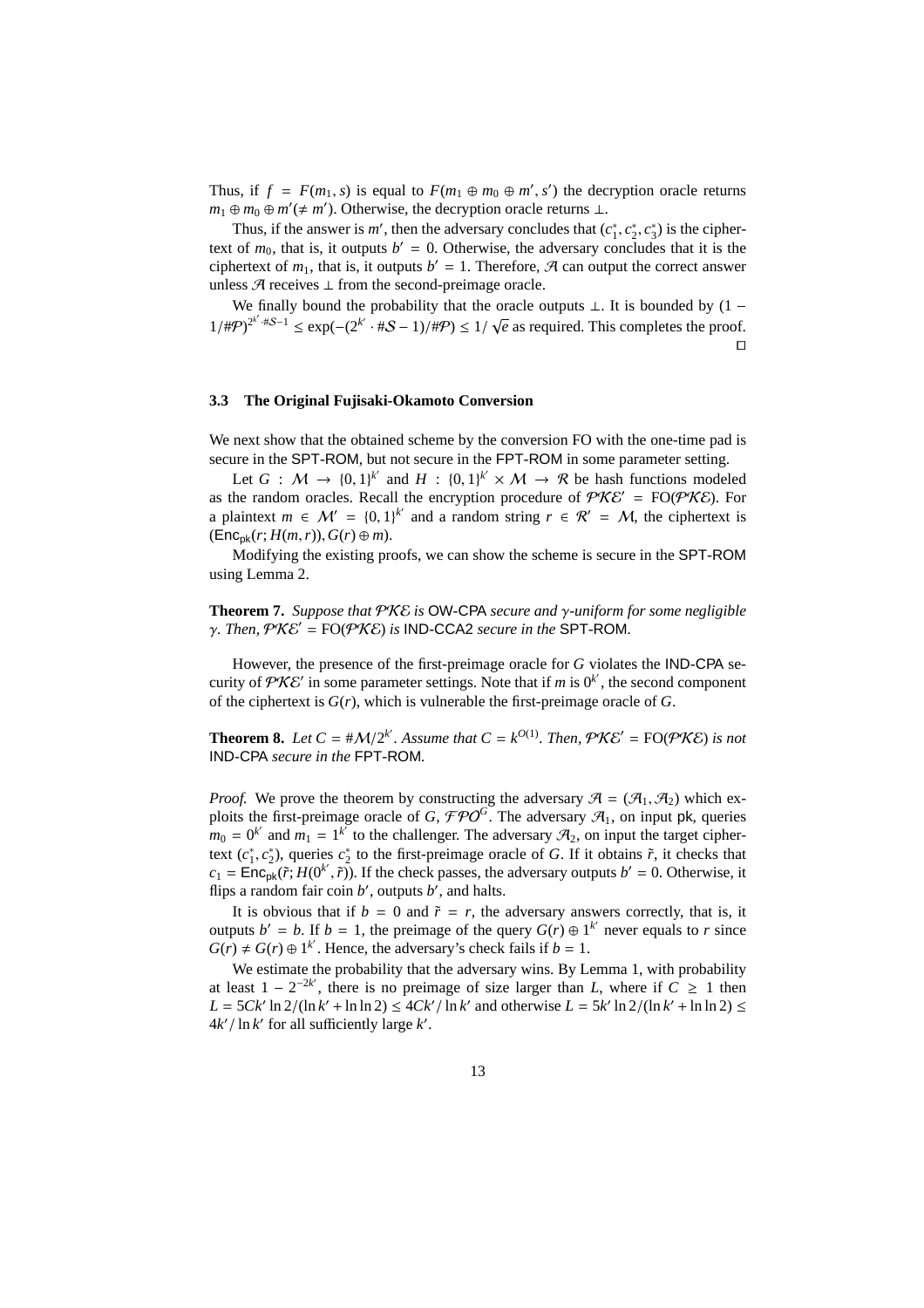| Key Generation                                   | Encryption                                            | Decryption                                           |
|--------------------------------------------------|-------------------------------------------------------|------------------------------------------------------|
| Input: $1^k$                                     | Input: $m \in \{0, 1\}^{k-k_0-k_1}$ , $f_{\text{ok}}$ | Input: $c, g_{sk}$                                   |
| 1: $(f_{\text{pk}}, g_{\text{sk}}) \leftarrow F$ | 1: $r \leftarrow \{0, 1\}^{k_0}$                      | 1: $s \parallel t \leftarrow g_{sk}(c)$              |
| Output: $(f_{\rm pk}, g_{\rm sk})$               | 2: $s \leftarrow (m \parallel 0^{k_1}) \oplus G(r)$   | $2: r \leftarrow t \oplus H(s)$                      |
|                                                  | $3: t \leftarrow H(s) \oplus r$                       | $3: M \leftarrow s \oplus G(r)$                      |
|                                                  | 4: $c \leftarrow f_{\text{pk}}(s \parallel t)$        | 5: If $M = m    0^{k_1} \text{ set } o \leftarrow m$ |
| Output: $c$                                      |                                                       | 6: Otherwise set $o \leftarrow \perp$                |
|                                                  |                                                       | Output: $\sigma$                                     |



Let Good denote the event that  $r \leftarrow \mathcal{FPO}_G(G(r))$ . We then have Pr[Good]  $\geq (1 2^{-2k'}/L$ . Hence, we obtain that

$$
\Pr[b' = b] = \Pr[b' = 0 | b = 0 \land \text{Good}] \Pr[b = 0 \land \text{Good}] \n+ \Pr[b' = 0 | b = 0 \land \neg \text{Good}] \Pr[b = 0 \land \neg \text{Good}] \n+ \Pr[b' = 1 | b = 1] \Pr[b = 1] \n= 1 \cdot \frac{1}{2} \cdot \Pr[\text{Good}] + \frac{1}{2} \cdot \frac{1}{2} \cdot (1 - \Pr[\text{Good}]) + \frac{1}{2} \cdot \frac{1}{2} \n= \frac{1}{2} + \frac{1}{4} \Pr[\text{Good}] \ge \frac{1}{2} + \frac{1 - 2^{-2k'}}{4L}.
$$

and 4*L* is a polynomial in the security parameter *k*. This completes the proof. ⊓⊔

As shown above, the FO conversion is not secure in the FPT-ROM, but there is a way to modify it so as to maintain the security in the FPT-ROM. Naito, Wang, and Ohta proposed the conversion method that converts a cryptosystem secure in the ROM to that secure even in the FPT-ROM [29]. In the case of the FO conversion, the public key is  $(pk, c)$ , where  $c \leftarrow \{0, 1\}^k$ , and the ciphertext is

$$
(c_1, c_2) = (\text{Enc}_{\text{pk}}(r; H(c, m, r)), G(c, r) \oplus m),
$$

where the domains of *H* and *G* are modified. Intuitively, this change makes the firstpreimage oracles,  $\mathcal{FPO}^{H}$  and  $\mathcal{FPO}^{G}$ , useless.

### **3.4 OAEP**

We finally focus on the OAEP and present its IND-CCA2 security in the FPT-ROM. For the security parameter *k*, let  $k_0$  and  $k_1$  be functions in *k*, where  $k_0 < k - k_0$ . Let *F* be a family of partial-domain one-way trapdoor permutations of a domain  $\{0,1\}^{k-k_0}\times\{0,1\}^{k_0}$ . (See [30] for the definition of the partial-domain one-wayness.) Furthermore, let *G* and *H* be hash functions such that  $G : \{0, 1\}^{k_0} \to \{0, 1\}^{k-k_0}$  and  $H : \{0, 1\}^{k-k_0} \to \{0, 1\}^{k_0}$ . Then, the OAEP encryption scheme based on *F* is described in Fig. 1.

We obtain the following theorem that states the security of the OAEP encryption scheme in the FPT-ROM.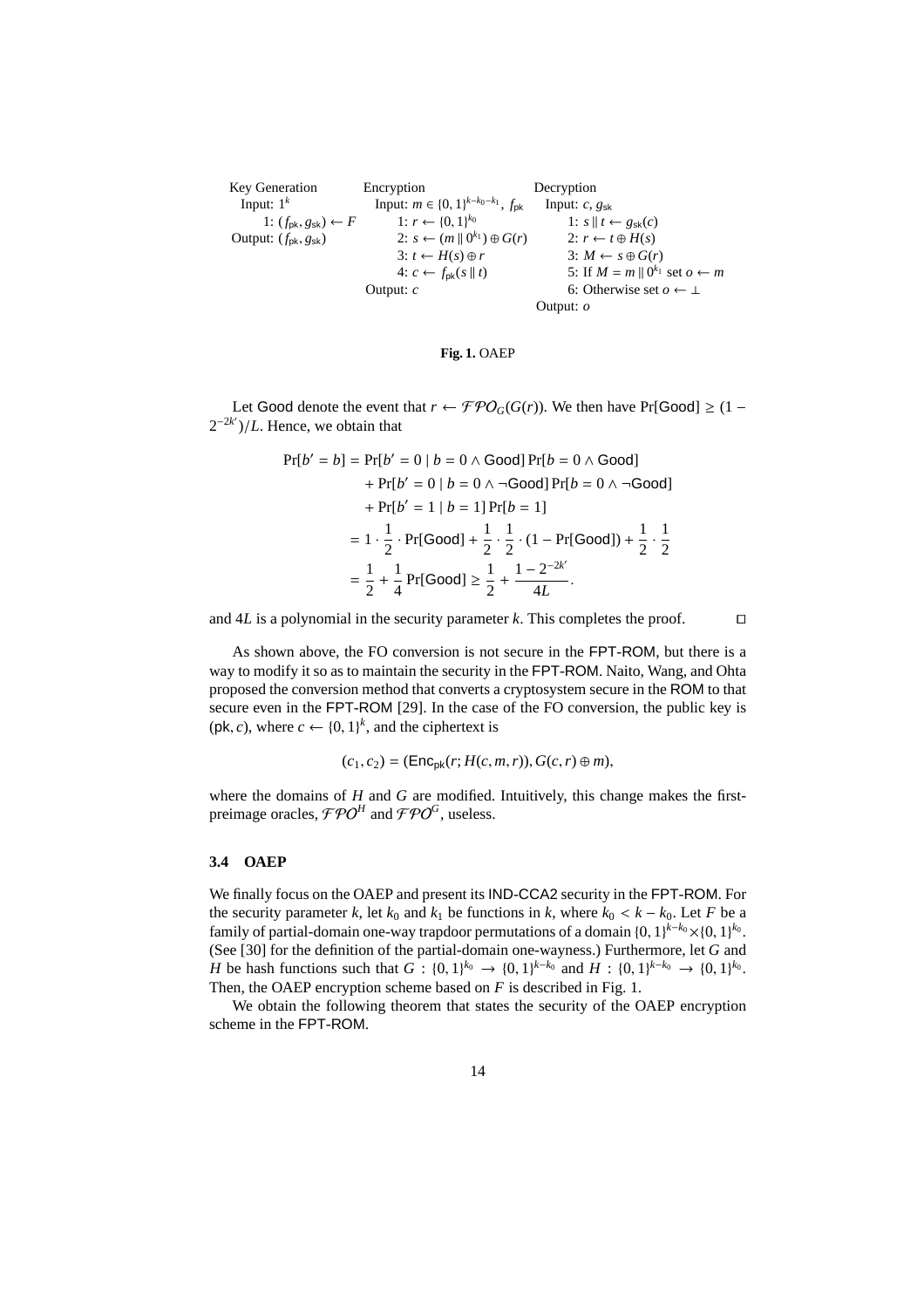**Theorem 9.** *Let F be a family of partial-domain one-way trapdoor permutations. Then, the OAEP encryption scheme based on F is* IND-CCA2 *secure in the* FPT-ROM*.*

We here only give the sketch of the security proof.

*Proof (Sketch).* As in the proof of Fujisaki et al. [30], we prove the security by defining a sequence of games and bounding the advantages of the adversary among the games. The games are the almost same as the original ones in [30]. However, we need to pay attention to the following two points. First, as mentioned, we no longer have the uniformity of the ROM because of the first-preimage oracle. Second, the adversary can make use of the first-preimage oracle. These points make the security proofs difficult.

In order to observe the difference between the security proofs in the FPT-ROM and ROM, let us consider the following two games. We will describe the sequence of the games in the full version.

Game<sub>1</sub>: The challenger generates a pair of keys ( $f_{\text{pk}}$ ,  $g_{\text{sk}}$ ) by using the key-generation algorithm. It next produces  $r^+ \leftarrow \{0, 1\}^{k_0}$  and obtains  $g^+ \leftarrow \text{RO}_G(r^+)$ . In generation of the target ciphertext, the challenger generates the random string  $r^+$ . The target ciphertext *y* ∗ is generated as follows:

$$
r^* \leftarrow r^+, \qquad s^* \leftarrow (m_b \parallel 0^{k_1}) \oplus g^+, \qquad t^* \leftarrow r^* \oplus \text{RO}_H(s^*),
$$
  

$$
x^* \leftarrow (s^*, t^*), \qquad y^* \leftarrow f_{\text{pk}}(x^*).
$$

The ciphertext  $y^*$  is given to A. Finally, the adversary A outputs a bit  $b'$ .

 $-$  Game<sub>2</sub>: We modify the above game, by changing the rule for generation of  $g^+$ . That is,  $g^+$  is not obtained by the query of the random oracle, but obtained by choosing from  $\{0, 1\}^{k-k_0}$  uniformly at random. Notice that  $(r^+, g^+)$  is not contained in the table  $T_G$ .

Let AskG be the event that  $r^+$  is queried to  $RO<sub>G</sub>$ . The original proof in the ROM showed that, if the value  $r^+$  is not queried to  $RO_G$ , the Game<sub>1</sub> and Game<sub>2</sub> are identical.

On the other hand, in our case in the FPT-ROM, even if the event AskG does not occur, that is, the value  $r^+$  is not queried, we cannot say that  $Game_1$  and  $Game_2$  are identical. Notice that the adversary would distinguish the games by querying  $g^+$  to FPO*G*, which leads to a contradiction to the partial-domain one-wayness in the final game. The value  $g^+$  must have the preimage  $r^+$  in Game<sub>1</sub> since  $(r^+, g^+)$  is contained in the table  $T_G$ . In contrast, the value  $g^+$  has no preimages in Game<sub>2</sub> with high probability if  $k - k_0$  is much larger than  $k_0$  since  $(r^+, g^+)$  is not inserted in the table  $\mathbb{T}_G$  and ⊥ ← FPO<sub>G</sub>(g<sup>+</sup>) with high probability. We must take care of this event AskG<sup>-</sup>. Additionally, it would distinguish between Game<sub>1</sub> and Game<sub>2</sub> by querying  $(m_{1-b} || 0^{k_1}) \oplus s^*$  to  $FPO<sub>G</sub>$ , which also leads to contradiction to the partial-domain one-wayness in the final game. This event is denoted by AskG<sup>°</sup>. Notice that, conditioned on the above events, AskG, AskG<sup>-</sup>, and AskG<sup>°</sup>, do not occur,  $g^+$  is almost perfectly uniform in Game<sub>1</sub> by Lemma 2. Hence, we can show two games  $Game_1$  and  $Game_2$  are statistically close if the events do not occur.

By carefully applying similar arguments, we can show the IND-CCA2 security for the OAEP encryption scheme in FPT-ROM. □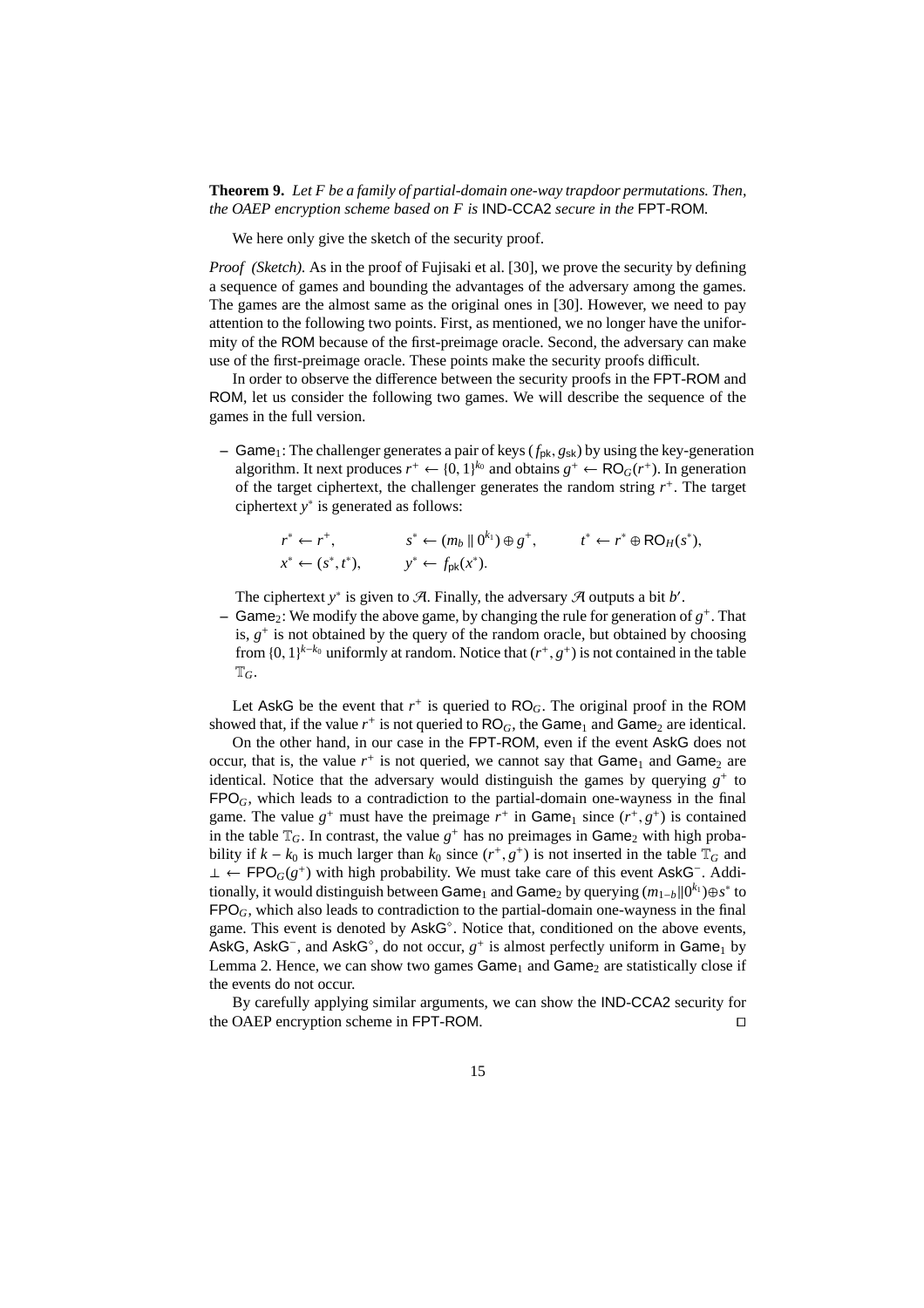# **4 Future Work**

It should be noted that our WROMs are based on a simplified variant, which Numayama et al. [18] and Pasini and Vaudenay [17] also adopted, of the original WROMs of Liskov<sup>[15]</sup>.

The original WROMs consists of the ideal compression function  $h: \{0, 1\}^{k+k'} \rightarrow$  $\{0, 1\}^k$  of *fixed input length* and the first-preimage oracle. Then, he discussed the security of the *flexible input-length* hash functions  $H^h$ :  $\{0,1\}^* \rightarrow \{0,1\}^k$  employing *h* as the component in the context of indifferentiability [31]. A random oracle *H* is often instantiated by employing a compression *h*. (See, e.g., the survey in [8, Section 2].) Therefore, his work reflects the attacks against the compression function of MD5 and SHA-1 rather than the construction *H*.

On the contrary, we (and similarly [18, 17]) discussed the *monolithic* random oracle *H* and the additional oracles associated with *H*. Hence, our model has a gap from such a realistic instantiation of the random oracle in some sense. We leave filling this gap as future work.

Except for the FO conversion, there are several conversion methods in the ROM, such as REACT [32] and GEM [33]. It would also be interesting as future work to examine the security of these conversion methods in the WROMs.

### **Acknowledgements**

We thank anonymous reviewers for their helpful comments. This research was supported in part by NTT Information Sharing Platform Laboratories, JSPS Global COE program "Computationalism as Foundation for the Sciences," KAKENHI 18300002, KAKENHI 19-55201, and the Japan Science and Technology Agency, Strategic Japanese-French Cooperative Program "Quantum Computer: Theory and Feasibility."

## **References**

- 1. Bellare, M., Rogaway, P.: Random oracle are practical: A paradigm for designing efficient protocols. In: CCS '93, ACM (1993) 62–73
- 2. Rivest, R.L.: The MD5 message-digest algorithm. Internet Request for Comments (April 1992) RFC 1321.
- 3. National Institute of Standards and Technology: Secure hash standard. FIPS 180-2 (August 2002)
- 4. Canetti, R., Goldreich, O., Halevi, S.: The random oracle methodology, revisited. Journal of the ACM **51**(4) (2004) 557–594 Preliminary version in *STOC '98*, 1998.
- 5. Goldwasser, S., Kalai, Y.T.: On the (in)security of the Fiat-Shamir paradigm. In: FOCS 2003, IEEE Computer Society (2003) 102–113
- 6. Bellare, M., Boldyreva, A., Palacio, A.: An uninstantiable random-oracle-model scheme for a hybrid-encryption problem. In Franklin, M.K., ed.: CRYPTO 2004. Volume 3152 of LNCS., Springer, Heidelberg (2004) 171–188
- 7. Bellare, M., Rogaway, P.: The exact security of digital signatures how to sign with RSA and Rabin. In Maurer, U.M., ed.: EUROCRYPT '96. Volume 1070 of LNCS., Springer, Heidelberg (1996) 399–416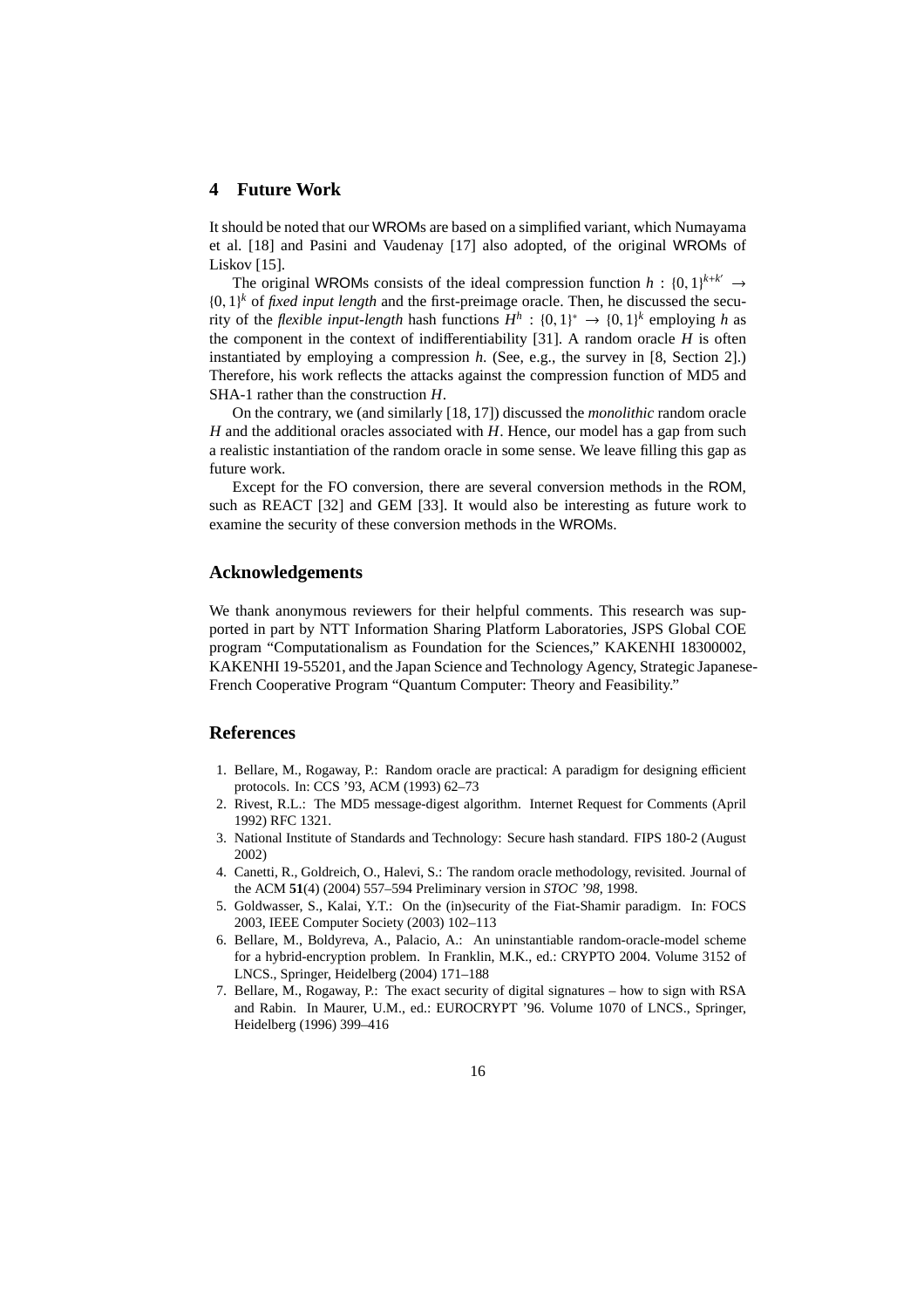- 8. Leurent, G., Nguyen, P.Q.: How risky is the random-oracle model? In Halevi, S., ed.: CRYPTO 2009. Volume 5677 of LNCS., Springer, Heidelberg (2009) 445–464 The full version is available at http://eprint.iacr.org/2008/441.
- 9. Wang, X., Yu, H.: How to break MD5 and other hash functions. In Cramer, R., ed.: EURO-CRYPT 2005. Volume 3494 of LNCS., Springer, Heidelberg (2005) 19–35
- 10. Wang, X., Yin, Y.L., Yu, H.: Finding collisions in the full SHA-1. In Shoup, V., ed.: CRYPTO 2005. Volume 3621 of LNCS., Springer, Heidelberg (2005) 17–36
- 11. Aoki, K., Sasaki, Y.: Preimage attacks on one-block MD4, 63-step MD5 and more. In Jacobson, Jr., M.J., Rijmen, V., Safavi-Naini, R., eds.: SAC 2009. Volume 5867 of LNCS., Springer, Heidelberg (2009) 103–119
- 12. Nielsen, J.B.N.: Separating random oracle proofs from complexity theoretic proofs: The non-committing encryption case. In Yung, M., ed.: CRYPTO 2002. Volume 2442 of LNCS., Springer, Heidelberg (2002) 111–126
- 13. Unruh, D.: Random oracles and auxiliary input. [34] 205–223
- 14. Bellare, M., Rogaway, P.: Optimal asymmetric encryption. In De Santis, A., ed.: EURO-CRYPT '94. Volume 950 of LNCS., Springer, Heidelberg (1995) 92–111
- 15. Liskov, M.: Constructing an ideal hash function from weak ideal compression functions. In Biham, E., Youssef, A.M., eds.: SAC 2006. Volume 4356 of LNCS., Springer, Heidelberg (2007) 358–375
- 16. Hoch, J.J., Shamir, A.: On the strength of the concatenated hash combiner when all the hash functions are weak. In Aceto, L., Damgård, I., Goldberg, L.A., Halldórsson, M.M., Ingólfsdóttir, A., Walukiewicz, I., eds.: ICALP 2008, Part II. Volume 5126 of LNCS., Springer, Heidelberg (2008) 616–630
- 17. Pasini, S., Vaudenay, S.: Hash-and-sign with weak hashing made secure. In Pieprzyk, J., Ghodosi, H., Dawson, E., eds.: ACISP 2007. Volume 4586 of LNCS., Springer, Heidelberg (2007) 338–354
- 18. Numayama, A., Isshiki, T., Tanaka, K.: Security of digital signature schemes in weakened random oracle models. In Cramer, R., ed.: PKC 2008. Volume 4939 of LNCS., Springer, Heidelberg (2008) 268–287
- 19. Fischlin, M., Lehmann, A.: Security-amplifying combiners for collision-resistant hash functions. [34] 224–243
- 20. Fujisaki, E., Okamoto, T.: Secure integration of asymmetric and symmetric encryption schemes. In Wiener, M.J., ed.: CRYPTO '99. Volume 1666 of LNCS., Springer, Heidelberg (1999) 537–554
- 21. Kiltz, E., Pietrzak, K.: On the security of padding-based encryption schemes (or: Why we cannot prove OAEP secure in the standard model). In Joux, A., ed.: EUROCRYPT 2009. Volume 5479 of LNCS., Springer, Heidelberg (2009) 389–406
- 22. Devroye, L.D.: Non-Uniform Random Variate Generation. Springer-Verlag (1986)
- 23. Ahrens, J.H., Dieter, U.: Computer methods for sampling from Gamma, Beta, Poisson and Binomial distributions. Computing **12**(3) (1974) 223–246
- 24. Ahrens, J.H., Dieter, U.: Sampling from Binomial and Poisson distributions: A method with bounded computation times. Computing **25**(3) (1980) 193–208
- 25. Relles, D.A.: A simple algorithm for generating Binomial random variables when *N* is large. American Statistical Association **67**(339) (1972) 612–613
- 26. Kawachi, A., Numayama, A., Tanaka, K., Xagawa, K.: Security of encryption schemes in weakened random oracle models. Cryptology ePrint Archive, Report 2010/122 (2010)
- 27. Motwani, R., Raghavan, P.: Randomized Algorithms. Cambridge University Press (1995)
- 28. Katz, J., Lindell, Y.: Introduction to Modern Cryptography. Chapman & Hall/CRC (2007)
- 29. Naito, Y., Wang, L., Ohta, K.: How to construct cryptosystems and hash functions in weakenend random oracle models. Cryptology ePrint Archive, Report 2009/550 (2009)